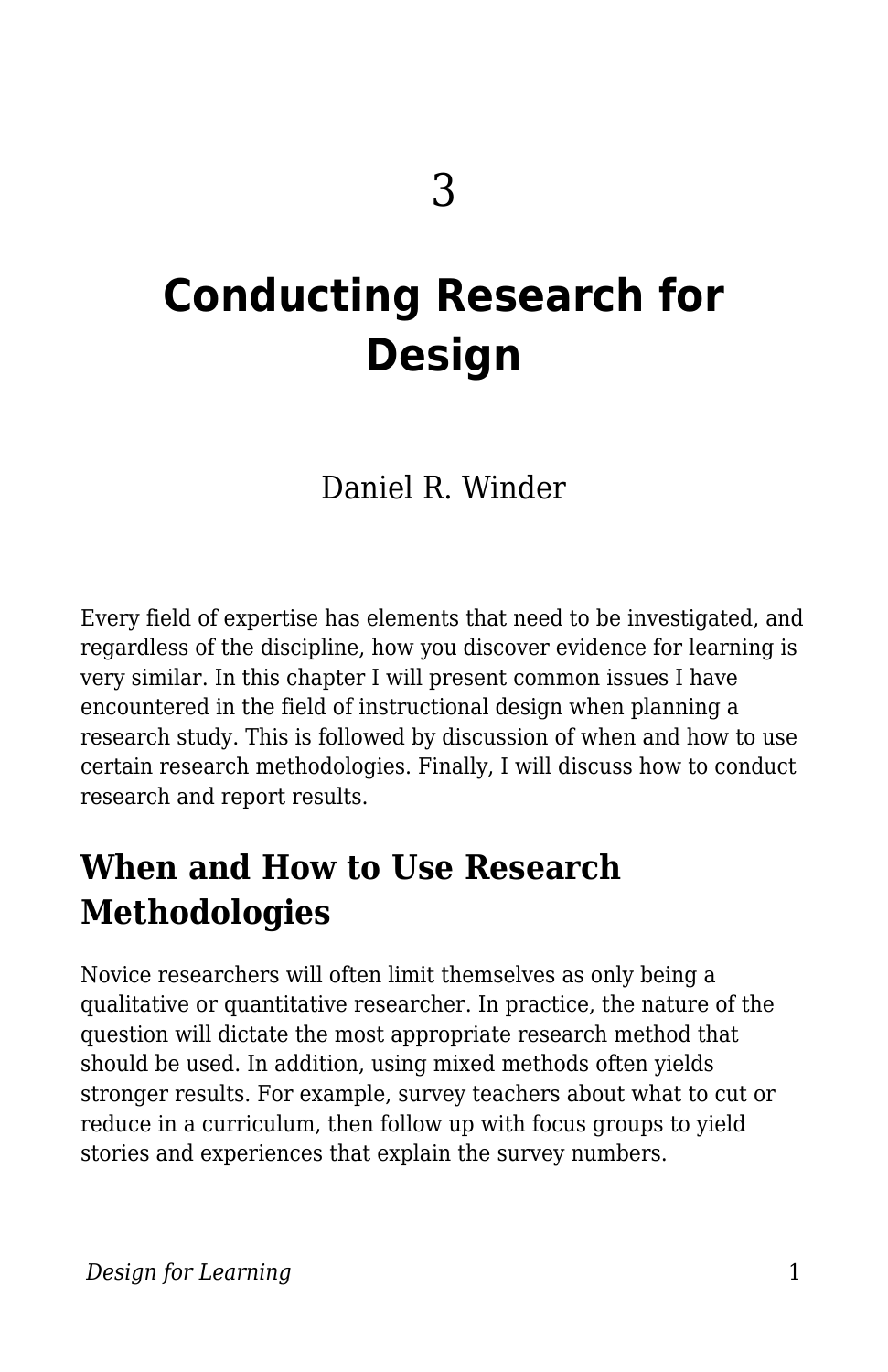## **When to Use Qualitative and Quantitative Methods**

Qualitative methods generally seek to answer questions that center around experiences that involve understanding values, beliefs, perceptions, emotions, culture, growth, paradigm shifts, processes, taboos, morality, reasoning, and acquiring learning. In short, the more a question centers around "the human experience," the more it lends itself to qualitative means which gather rich experiences, stories, and examples. An example of qualitative research could be using grounded theory to develop a new theory of language acquisition by analyzing data from journals, portfolios, and focus group interviews of persons learning a new language.

Quantitative methods generally seek to answer questions that center around how much of something has been acquired such as knowledge, behaviors, or attitudes. Experiments, correlations, causes, and descriptions are often the reasons why how much of something is being measured. An example of experimental research is when a pilot program is compared with an existing instructional program to measure the effect of different instructional treatments on how much students learn. An example of correlational research would be the effect of parental involvement on GPA. The hypothesis of such a study may be that higher parental involvement will correlate with higher GPA. An example of a causal research study is the effect of dogmatic political preferences on macro-moral reasoning abilities. Perhaps the assumption is that dogmatic political party views may inhibit one's ability to morally think through all aspects of social issues. An example of descriptive research is when a researcher describes how many hours of homework 7th grade math teachers give per week.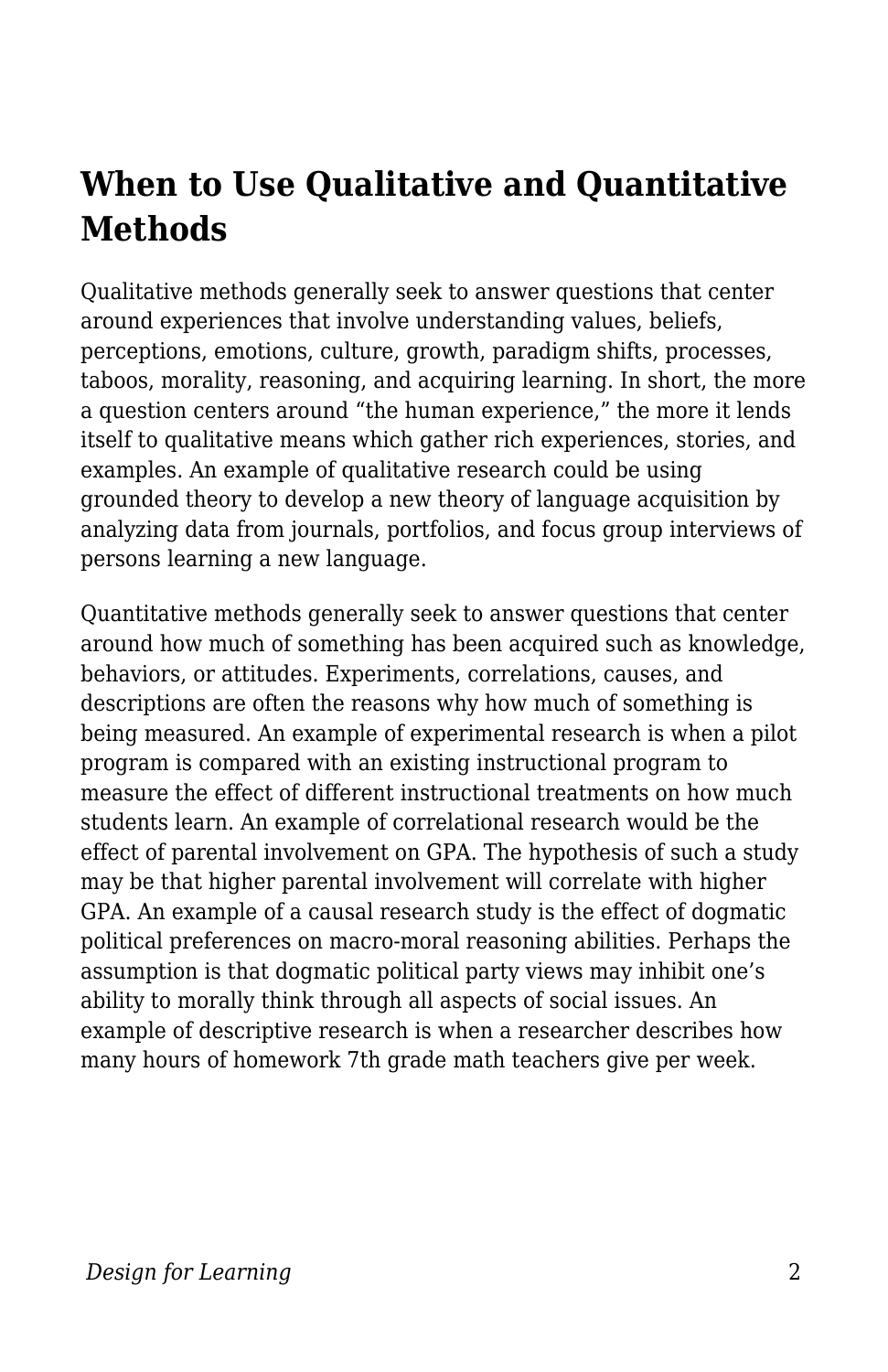## **General Steps to Qualitative Research**

## **Identify Your Bias**

The first step in qualitative research is to identify your biases via reflective means. Reflexivity activities help a person go through a meta-cognitive process of identifying their preconceived notions, judgements, and values that may influence the research project. This can be as simple as journaling your thoughts about a research topic. This [video clip](https://www.youtube.com/watch?v=3aYRlNrO6oA&feature=youtu.be&t=81) explains some qualitative research methods with a few examples. There is a great description of reflexivity about eight minutes into the clip.

### **Plan the Research**

The second step begins by writing a problem statement and research question. Once these and variables of interest are identified, an important part of the research plan is to design interview or observation guides. This may involve designing interview or observation guides. Guides take various forms such as a checklist, a standardized open-ended interview guide, or an informal guide. A few tips in designing the guide are to a) have colleagues review questions or guide, b) pilot test your questions or guide, c) check for leading questions or leading interviewers or observation bias, and d) be open to scrutiny.

During this phase, plan reliability and validity measures are

- 1. Credibility (internal validity). Credibility of the research can be established via triangulation, prolonged contact, member checks of data or analysis, saturation, reflexivity, and peer review.
- 2. Transferability (external validity). The generalizability of the research can be enhanced by using thick descriptions and variation in participant selection.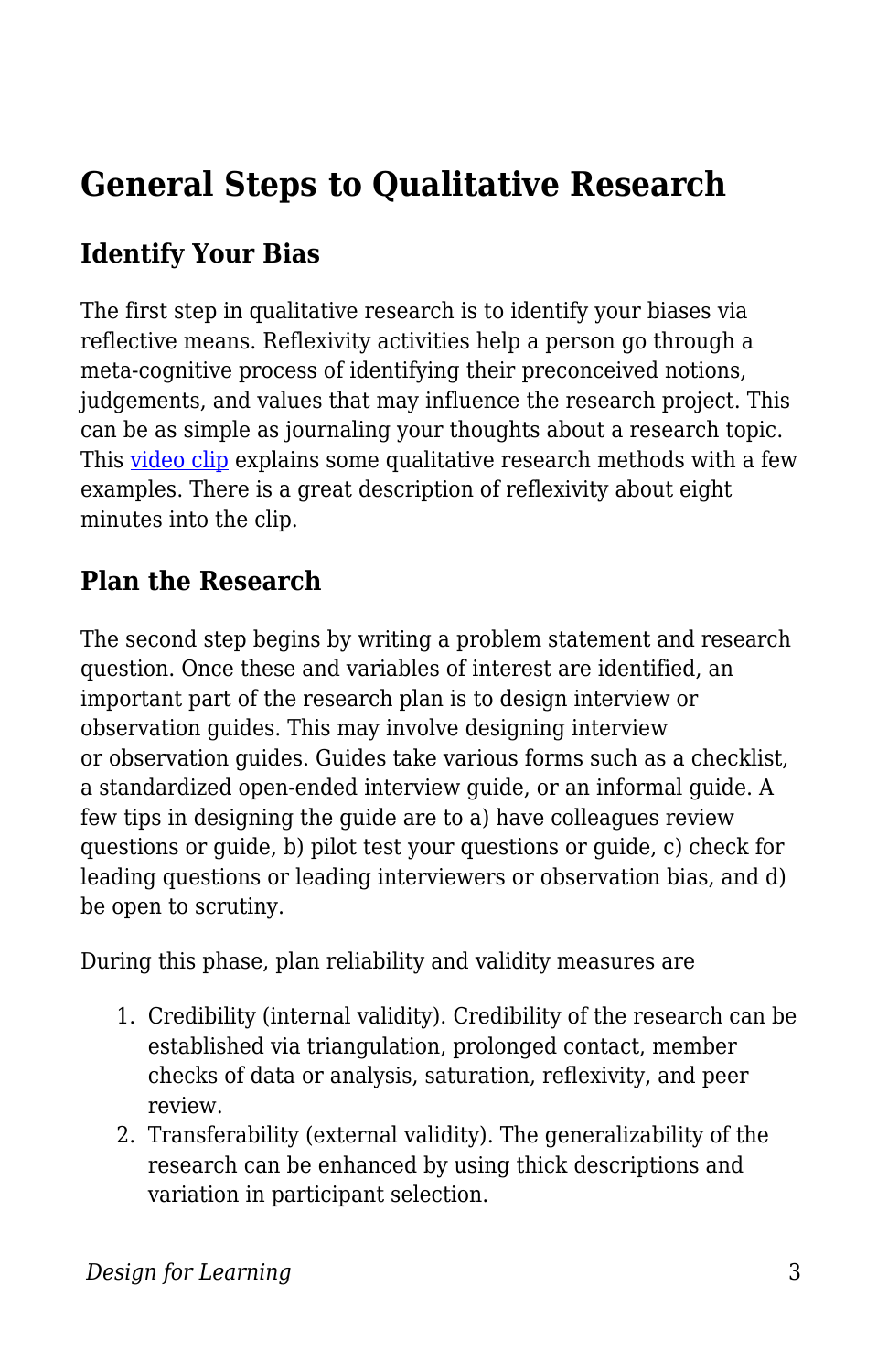- 3. Dependability (reliability) is established by extensive audit trails and using triangulation. Subjectivity audits are used during the data collection process to evaluate how a researcher's presence, questions, or biases may be impacting the research.
- 4. Confirmability is established with reflexivity and intra- or intercoder reliability.

## **Gain Entry**

The third step is to gain entry with the group or individuals the researcher is studying. This involves gaining trust, understanding the culture and environment, and helping the participants feel at ease. The amount of time and effort here depends on many factors such as the sensitivity of the topic and whether the researcher is taking a cultural native approach or acting in an apparent authority role. To further explore this concept of gaining entry, read [this article](https://www.researchgate.net/publication/266879621_Strategies_for_gaining_access_to_organisations_and_informants_in_qualitative_studies).

### **Collect Data**

The fourth step is to collect data. This can be done via observation, interviews, focus groups, open-ended surveys, and journals. During this phase, be prepared to adjust your thinking and be aware of your bias. Gather existing data and artifacts also. Because this is the step where the most mistakes are made, below are some additional practical tips and tools for qualitative data collection.

#### **Observation**

The most common ways to observe are live, virtual, recorded video or audio files, or a combination of the three. A rubric or observation guide can be designed to focus observation on certain concepts or phenomena. The benefit to live observations is the ability to view holistically all the nuances, expressions, non-verbal cues, and visual or auditory expressions that are not captured by other methods.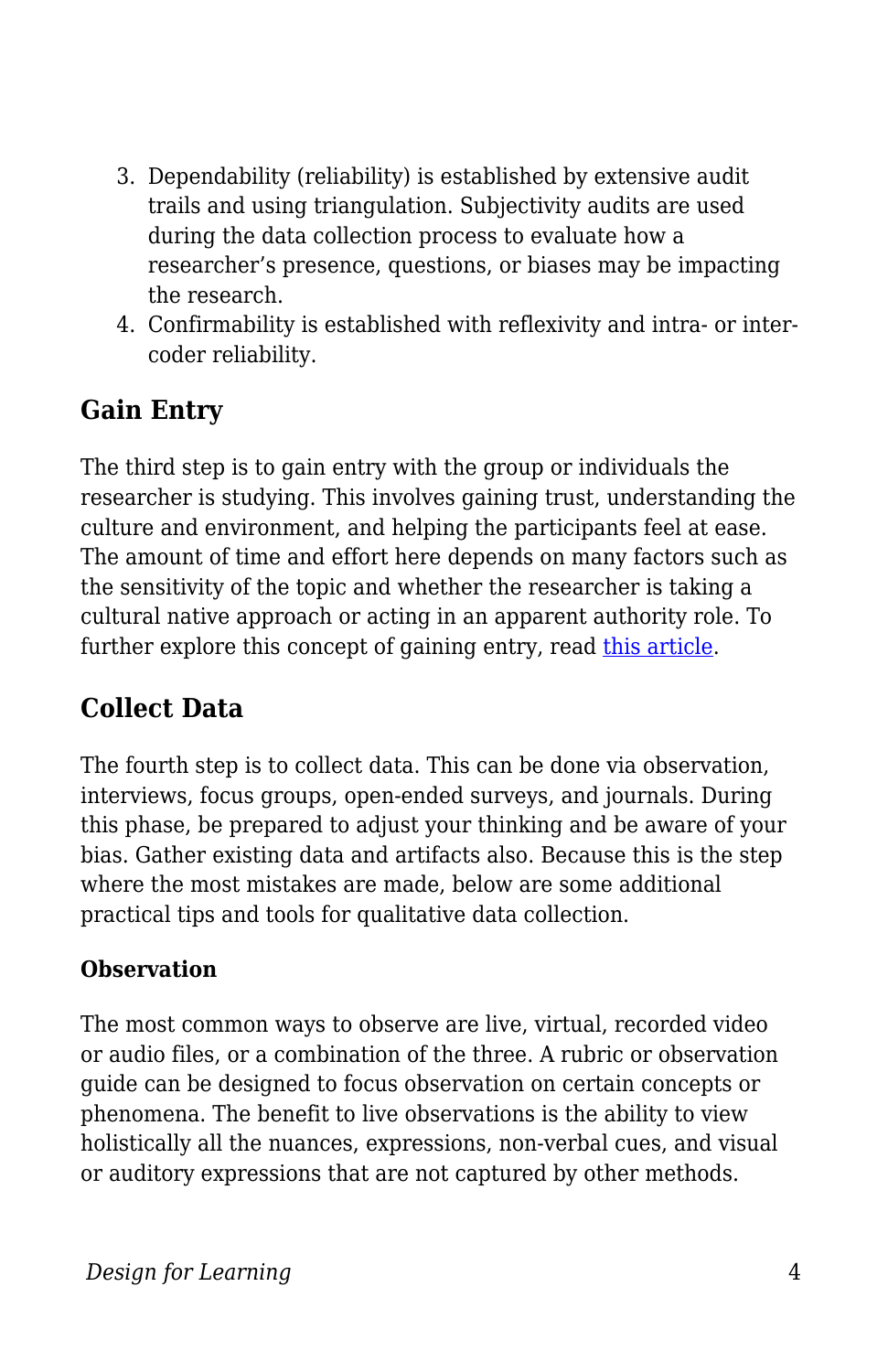The benefit of recording video or audio files of observations is the ability to review them multiple times during transcription and analysis. One great tool for video observation is [GOReact,](https://get.goreact.com/) where a pre-specified codebook can tag live or pre-recorded video files when coded phenomena occur.

#### **Focus Groups**

A focus group is one of the most common methods of qualitative research. Focus groups are group interviews with less than 10 persons. These persons are usually intentionally selected (e.g. students who meet certain demographic characteristics). Focus groups work well when participants feel non-threatened and permissive. They are effective because the interplay between participants can stimulate other's thoughts, beliefs, perceptions, etc.

Because of the ease of gathering these small groups, some researchers mistakenly use focus groups when other methods would be more appropriate. For example, novice researchers may gather a focus group and proceed to ask the group survey-like questions rather than gather rich descriptive experiences, stories, and thoughts. Another common mistake is that researchers default to focus groups for topics best answered by individual interviews; for example, asking an online cohort about their group cohesion in a focus group setting presents a situation where participants may give socially desirable responses (individual, confidential interviews may yield more truthful responses).

#### **Common Mistakes in Focus Groups: Communication Errors**

The most common mistake for focus groups (and individual interviews) are communication errors from the interviewer which hinders responses such as:

Restating too often. In teaching situations and normal friendly discussion, restating is a great communication skill. However,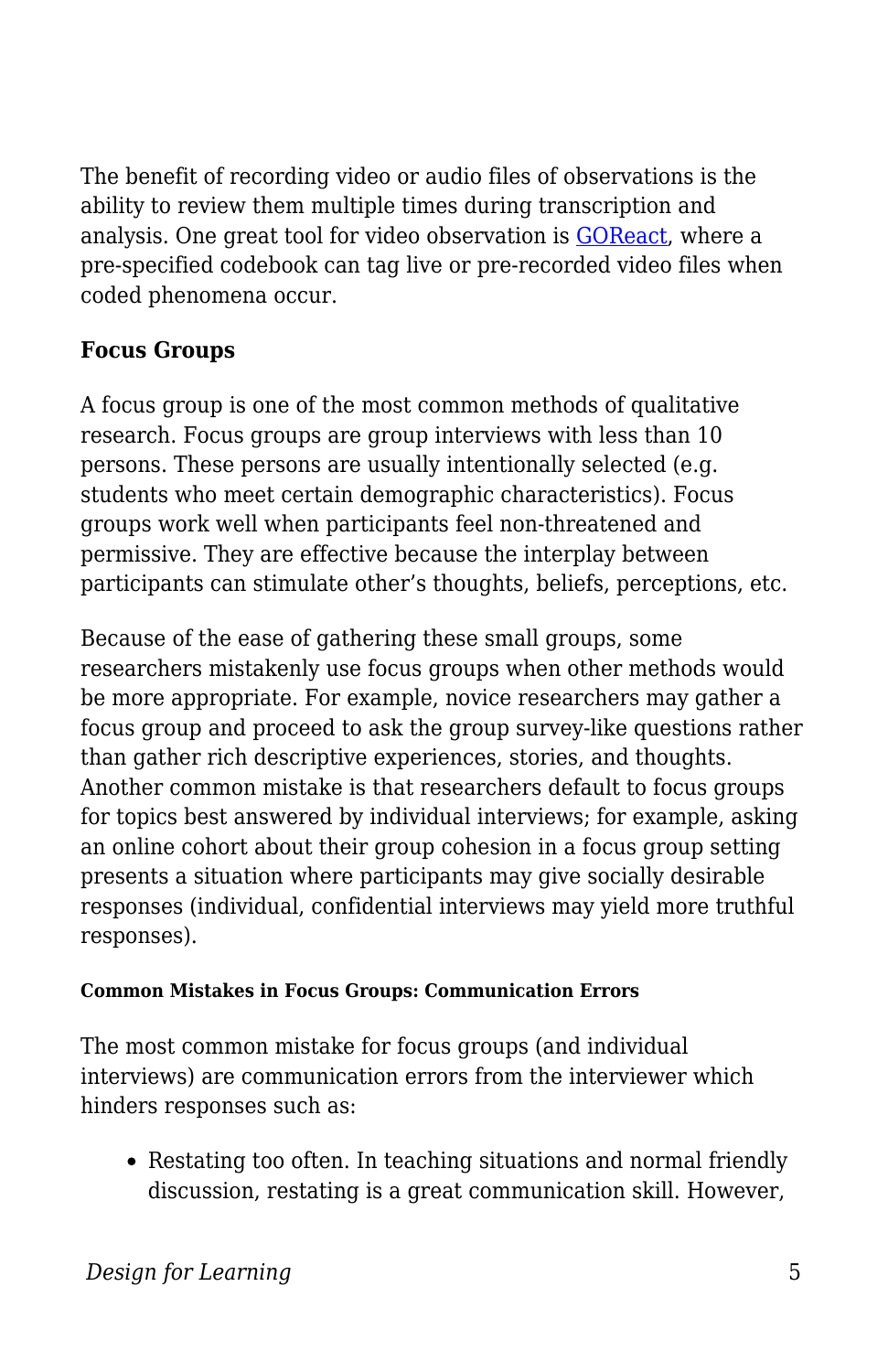in interviewing, it's not always a great method, especially with a novice researcher who can't tell when they are putting words in participants' mouths. For example, if you are interviewing a group to find out opinions on a particular LMS platform and they say, "It feels so isolating," a great follow-up to get more out that concept is to ask, "Can you tell me more about that?" or "Can you think of a story or experience that illustrates that isolated feeling?" In a focus group, it is best to seek clarification from the participants with additional questions, stories, experiences, or elaboration rather than assume you know what they mean.

- Leading the witness. Some interviewers inadvertently revert to their bias and ask leading questions.
- Overly emotional responses from the interviewer. Remember, you are an interviewer with a beating heart, but not a counselor or therapist. You don't have to validate or comment on everything or nervously giggle at comments when humor is not intended.
- Not qualified to discuss. Interviewing about content for which you are not qualified (e.g. impacts of mental illness, causes of anxiety, marriage counseling issues, or any other topics that most often involve a trained professional).

#### **Common Mistakes in Focus Groups: Failure to Control for Groupthink**

Groupthink is when one person in the group shares an opinion or thought and the group finds it hard to break away into any other vein or divergent thinking. Sometimes, there is an actual group consensus. Other times, it's groupthink. Discerning between the two takes experience. Some common indicators of groupthink are that a few people are not talking or give trite agreements ("what she said"). Discern if the persons not talking or tritely agreeing are just less articulate, or don't want to share their contrasting views. You may have to curb bold or strongly opinionated persons who may seek to bully or monopolize the group. For example, "Let's hear from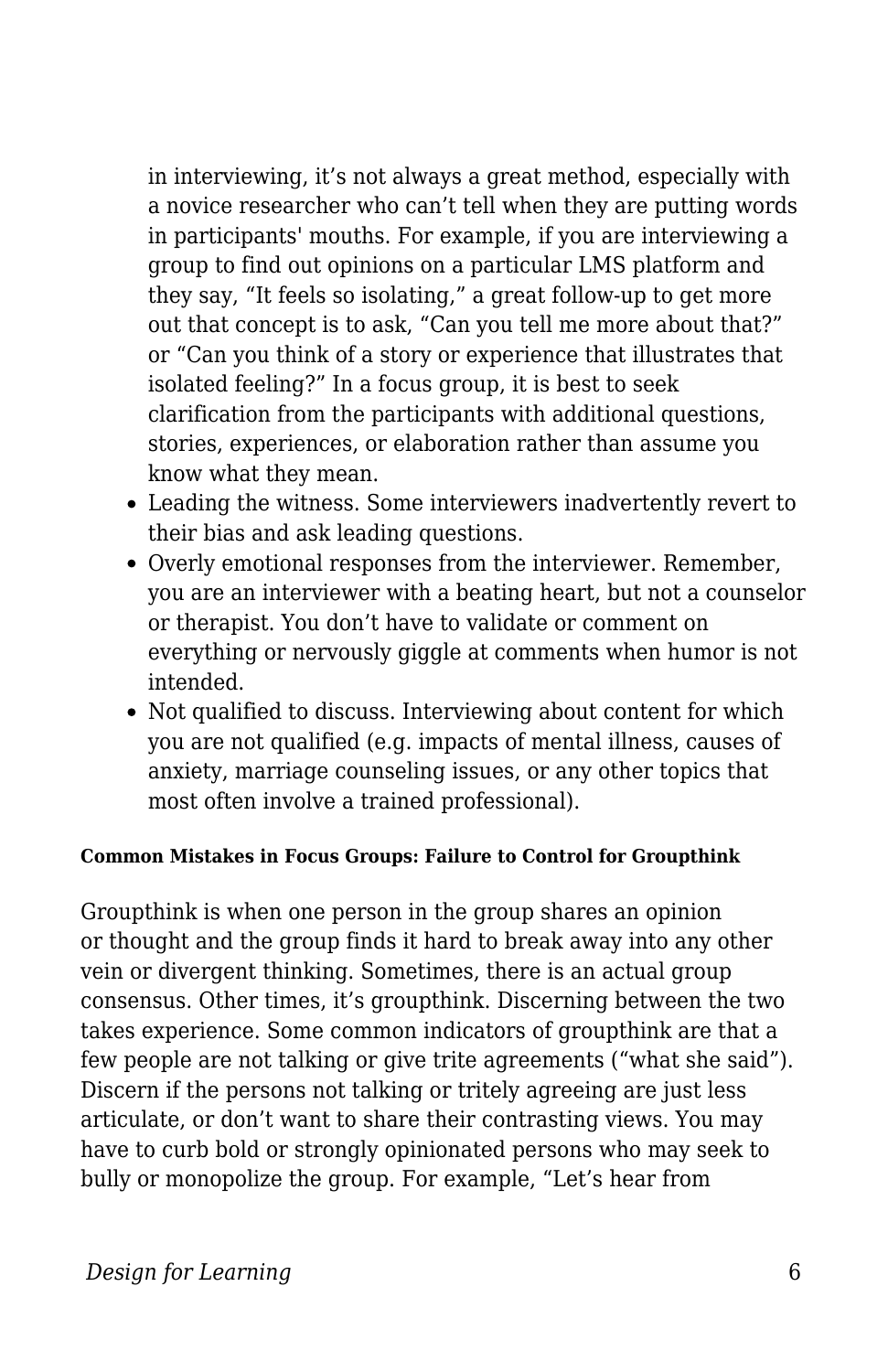someone who hasn't shared yet" or "Hold your thought for a minute while we hear from…".

To control for groupthink, first introduce the session with some ground rules for an open discussion (and repeat many of these introductory rules throughout):

- There are no right or wrong answers.
- In this group, it's okay to disagree and still be friends. If everyone is saying their experience was great, but for you it was horrible, you need to speak up so all perspectives can be heard.
- It's safe to be positive or negative, better or worse. Explain to participants that saying something positive does not make them a better teacher or student. Similarly, saying something negative does not make them a worse teacher or student.
- It's okay to remove the filter between the brain and tongue, just for 45-60 minutes in this focus group. "Don't worry if you are saying it right or wrong, just say what you experienced."
- Distance yourself as the researcher from the product. For example, "I didn't create this company or this training so however you feel about it won't affect me."

To control for groupthink during a focus group, use the following suggestions:

- 1. Have participants write out thoughts or stories before the interview begins. Refer back to these in the interview if groupthink emerges. Did anyone write something different?
- 2. Invite contrast throughout the interview by asking, "Did anyone have a different experience that I need to hear?" or "Have you or someone you know had a different experience?"
- 3. If the groupthink is very strong, use hypotheticals, such as "What type of person would have had a different experience?" or "Could someone have a different experience? Why or why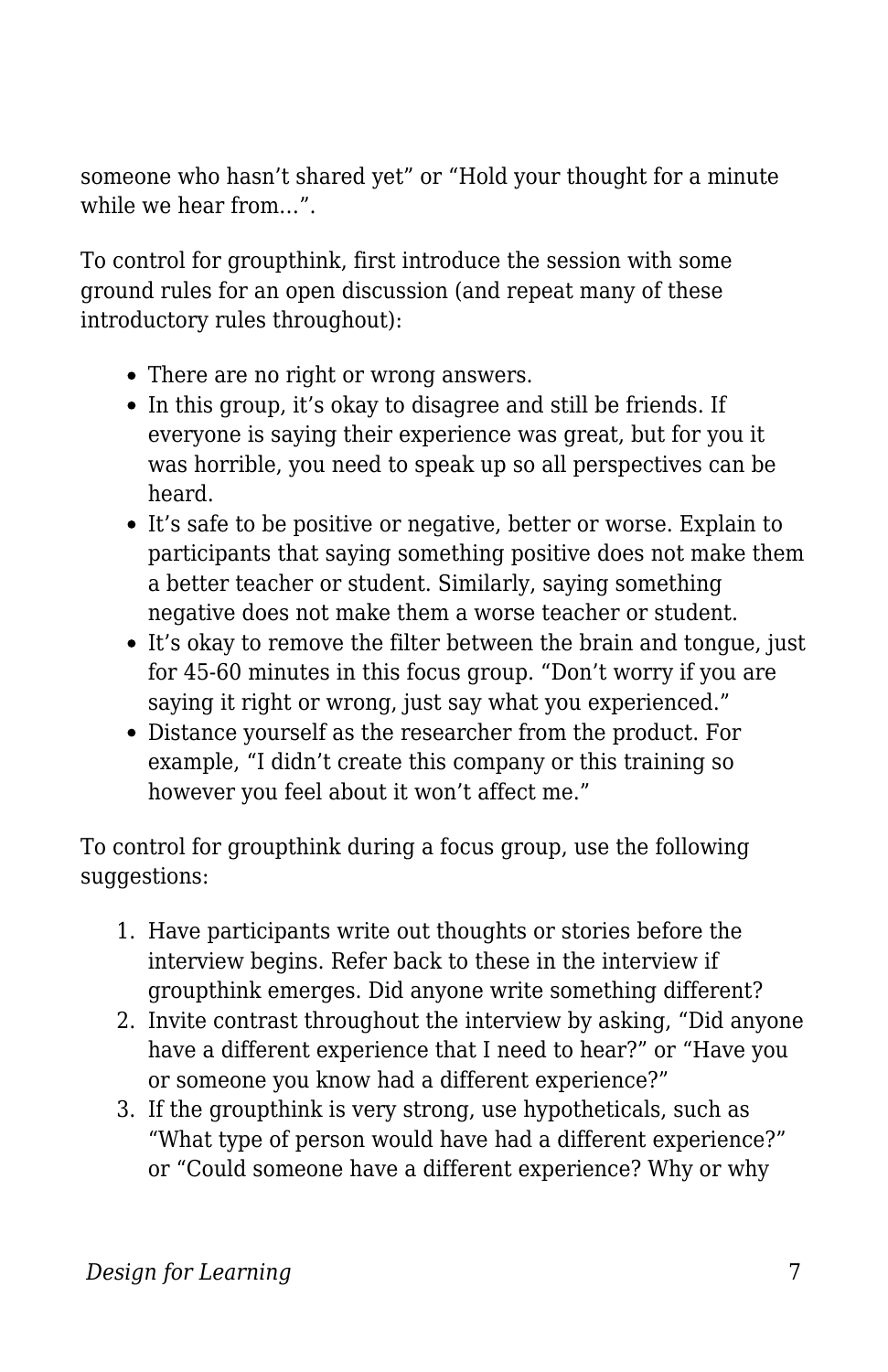not?" Follow up by asking, "Did any of you experience that at all?"

- 4. Employ indirect questioning. Indirect questioning seeks to control for socially desirable response sets. For example, if you were asking about a program designed to remove racial biases, there may be a strong socially desirable response set. To remove the social context, you could ask, "If you were to describe how well this program runs using an analogy of a car, what kind of car would it be? Why?" or "If this program were a TV show, what genre would it be? Why?" With indirect questioning, the goal is to remove persons from a contextual response set by asking about the program indirectly. This can control the parroting response set by making respondents think and respond in a new context about similar issues, impressions, or values, without having time to prepare a socially desirable response. The result is insights with some contextual limitations.
- 5. In conclusion, ask, "What do you want to make sure I heard from you?" (I often have participants to write this down). Or ask, "is there anything I should have asked but didn't?"

#### **Ethnography**

Ethnography is a method of study that educational researchers adopted from anthropology. For example, a researcher may be a participant or observer in an online class and may conduct several interviews and focus groups. They may write about the setting, social implications, typical and best behavior, and seek a perspective from several groups (parents, teachers, students, administrators, etc.). The researcher could also report about the tensions between groups, or even explore power struggles within groups.

### **Analyze the Data**

The fifth step is to analyze the data. After qualitative data is collected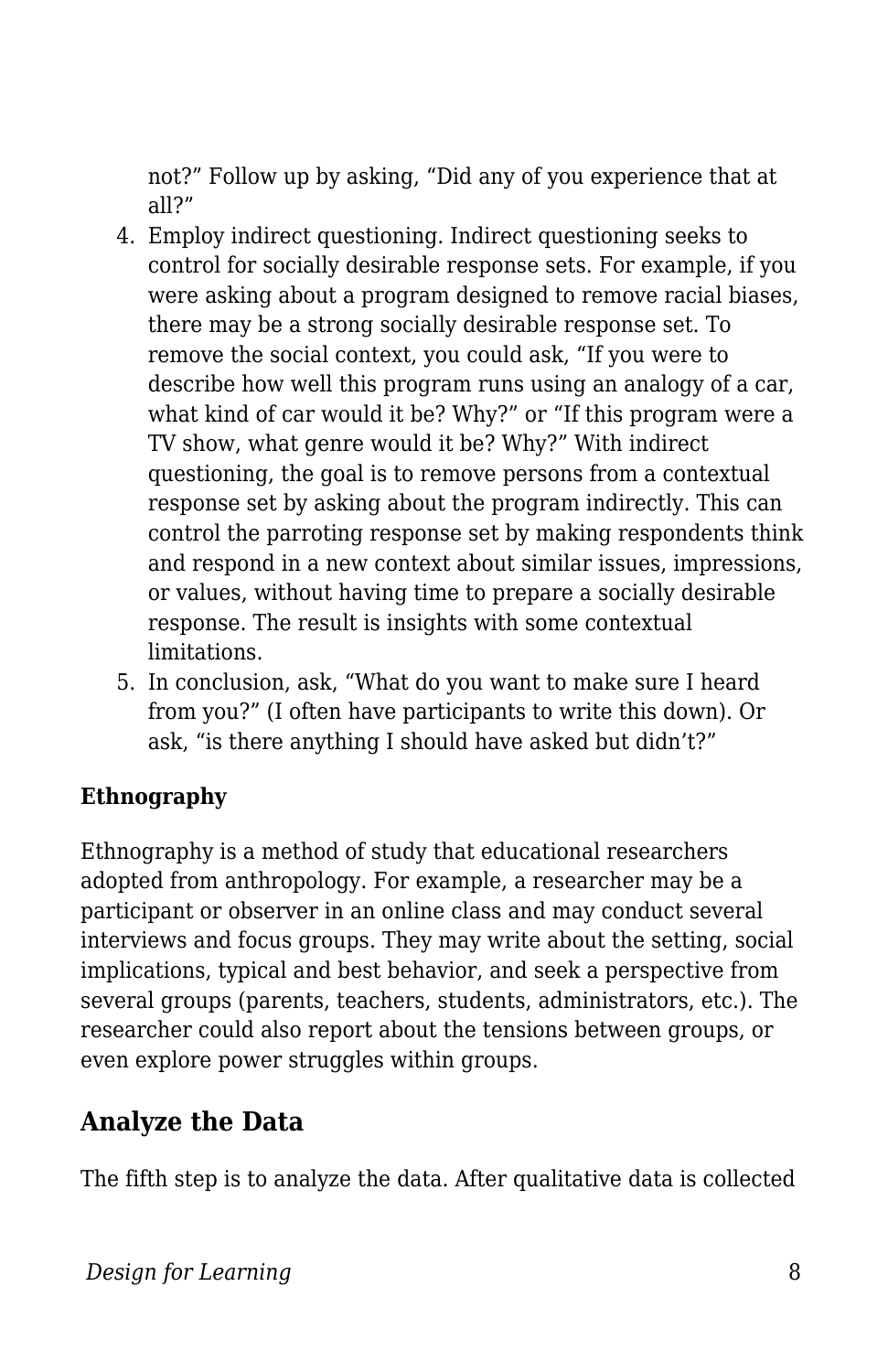and cleaned (such as removing identifying names or using codes for participants instead of names), it is important to go back to your original questions and study plan. Although you can adapt and explore interesting concepts that emerge, it is also important to keep your focus on your original questions. Thoroughly explore the data and be open to new concepts, but do not be sidetracked by all of them. Word maps may help initially to see what phrases or concepts are prevalent.

In qualitative analysis, all artifacts are loaded into a software such as Delve [\(https://delvetool.com/](https://delvetool.com/)), Quirkos ([https://edtechbooks.org/-hVz](https://www.quirkos.com/index.html)), Dedoose [\(https://www.dedoose.com/](https://www.dedoose.com/)), or MAXQDA ([https://www.maxqda.com/\)](https://www.maxqda.com/) . The researcher then creates a codebook. A codebook is a list of concepts, behaviors, actions, thoughts, etc. that summarize themes in a group of qualitative data (such as responses to open-ended questions). My initial code book will also contain the original research questions. If you are working with a group of researchers you should make sure you all agree on the codebook and use it consistently when analyzing your data (often called "interrater reliability"—see [this training for more information](https://slideplayer.com/slide/4337331/)).

#### **Common Mistakes in Analyzing Qualitative Data**

- Failure to focus the codebook on the research questions.
- Failure to identify proximal relationships (e.g. math division, anxiety, and home support are all close together). For example, if less anxiety and parental involvement are often near each other in participant comments there may be a connection there.
- Myopic analysis—overly focusing on a powerful story that is not a generalizable trend.
- Failure to make your findings defensible by employing [validity](https://www.dissertationrecipes.com/reliability-validity-qualitative-studies/#:~:text=In%20qualitative%20research%2C%20validity%E2%80%93or,and%20results%20of%20the%20study) [and reliability measures](https://www.dissertationrecipes.com/reliability-validity-qualitative-studies/#:~:text=In%20qualitative%20research%2C%20validity%E2%80%93or,and%20results%20of%20the%20study) discussed in the second step (credibility, transferability, dependability, confirmability).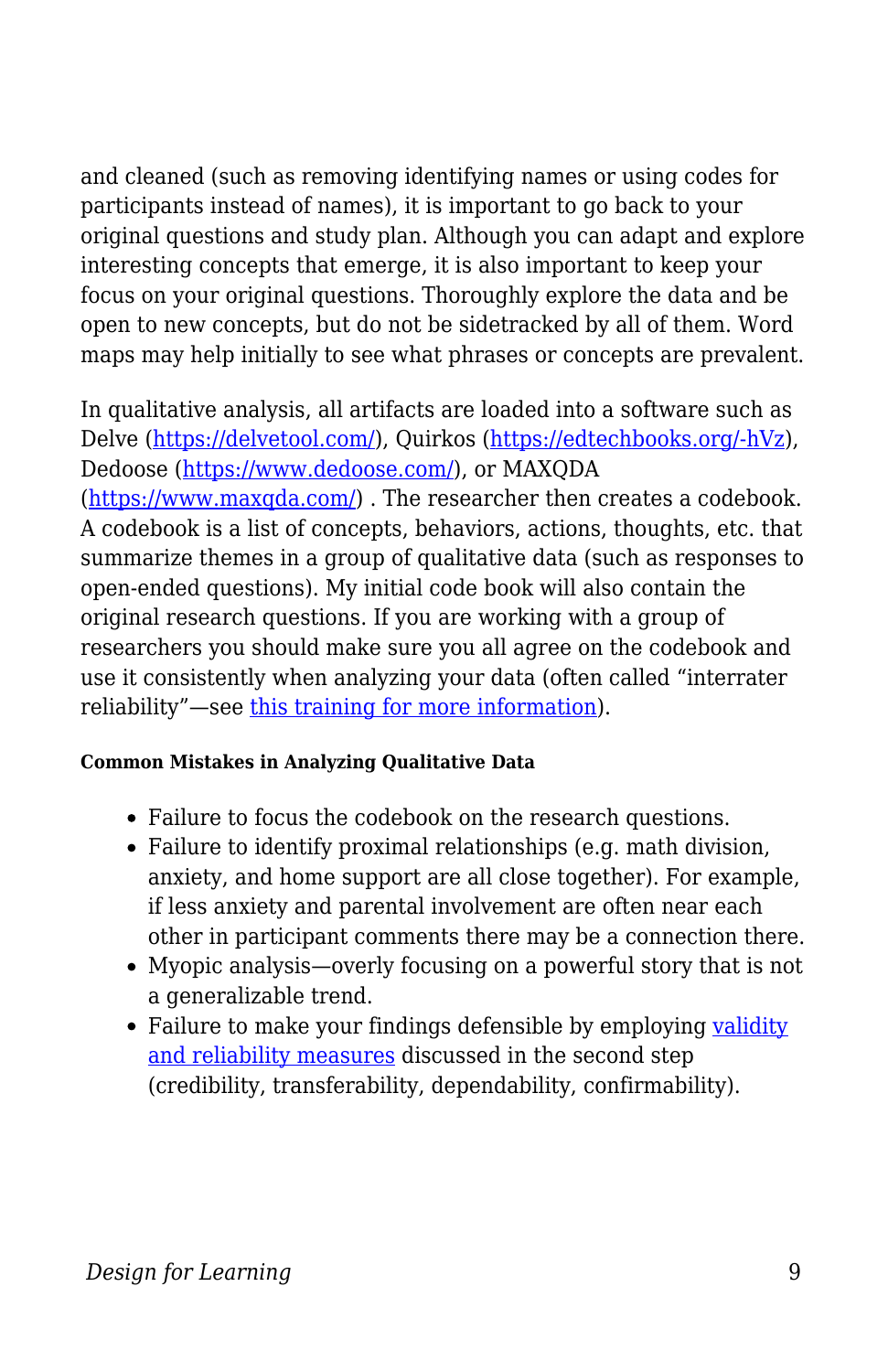## **Report Findings**

The final step is to report the findings. A good report involves the research question or problem statement; background, theory, and lit review; the study design; presentation of the data with rich descriptions; and an explanation of the data or findings. You can present findings in chronological order, or by theme, frequency, or rich narratives such as in a case study. To learn more, see this lecture: [https://edtechbooks.org/-FNEs.](https://www.youtube.com/watch?v=lFj2ucSP2jc)

#### **Common Mistake in Reporting Qualitative Data: Extrapolation Error**

A common mistake is a tendency to want to extrapolate an ancillary finding into a generalizable trend. For example, a researcher may say, "I was talking to a student at lunch today and they mentioned… This is something I've heard many times." When a researcher makes a generalizable error, they are often including a finding that was never asked for, planned to explore, or agreed upon. The anecdotes are often not related to the initial research purposes.

The danger of making such anecdotes into general findings is, in reality, it was only a few powerful stories from a few isolated interviews. These powerful stories should not be ignored, and can be explored further, but one should ask if the anecdotes alone are sufficient to represent a generalizable trend. For example, in one study, an educational administrator in Africa asked for a budget to buy a gun to scare the lions away from the school. Although this was an impressive story, it was not an administrative issue mentioned in any other program. However, all programs mentioned power or internet outages and lack of technological resources.

In summary, researchers who have planned, collected, analyzed, coded, and reported data from qualitative research understand that the benefits are rich descriptions and understanding concepts or phenomena in depth and context. However, a drawback is the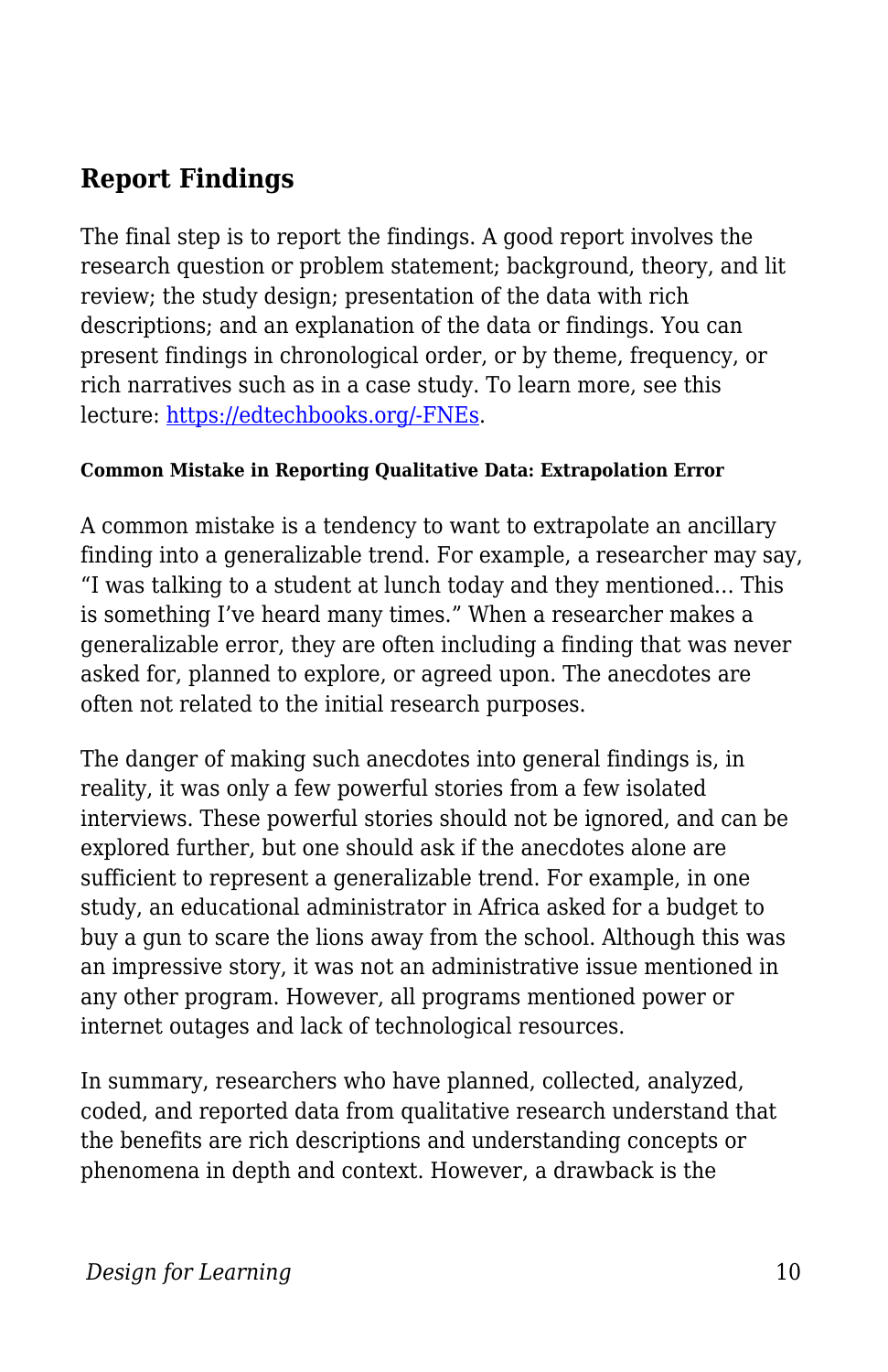significant time and resources spent in transcribing, reading, organizing, coding, analyzing, and reporting. In addition, the amount of information gathered is usually very focused and can be limited in scope. For this reason, many chose to use quantitative methods.

## **General Steps to Quantitative Methods**

Quantitative research begins by developing an understanding of an instructional problem and possible theories to solve the problem. The key elements of this step involve knowing much of the background of a product or problem and identifying a client's needs.

## **Write a Problem Statement and Research Question**

The result of a good review of literature is to be able to write a good problem statement. A well-written problem statement will bring up past research or needs that lead to an instructional design question, then lead naturally into defining the scope of the questions that will be answered in the study. Here is an example of a problem statement for teachers that are simultaneously learning a foreign language and teaching skills:

Research shows that when second language learners seek to achieve multiple learning objectives within a second language, the acquisition of those multiple learning objectives may be impeded due to increased cognitive load and learning anxiety.

The problem statement is general enough to be read by top administrators and specific enough to narrow down the project scope. The research question builds on the problem statement to define the specific questions of the study plan. Here is a sample research question from the previous example:

Does separating instruction of teaching skill training from language acquisition training affect student's: a) teaching skills, b) language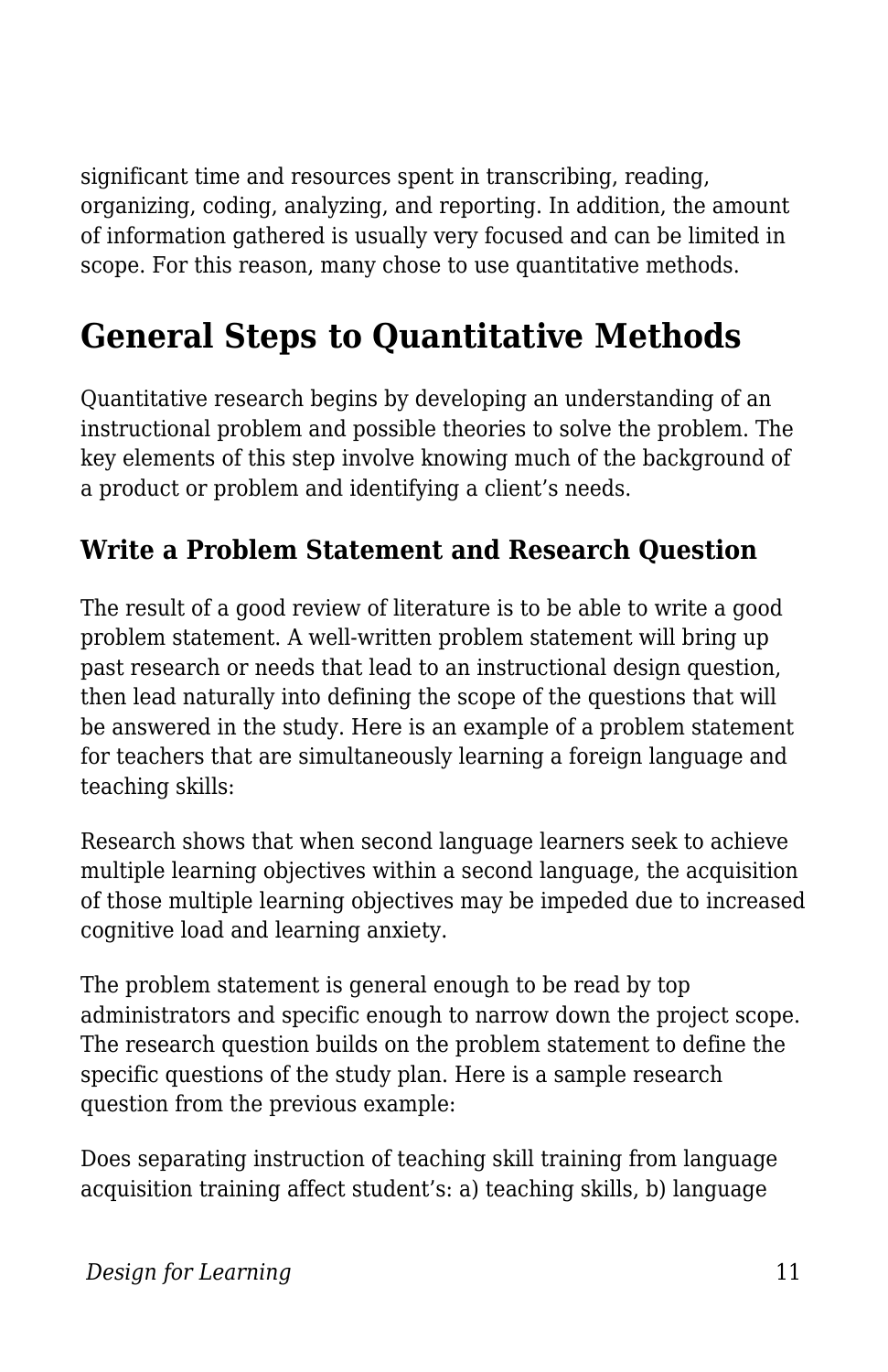acquisition, and c) foreign language learning anxiety when three pilot groups are compared with three control groups and baseline historical data?

## **Writing a Research Question**

"I didn't have time to write you a short letter so I wrote you a long one instead." Mark Twain

This is applicable when writing a problem statement and research question(s). It is more difficult to be concise than verbose.

Another approach to writing a research question is to operationalize one's theories into a hypothesis. A hypothesis usually involves an if–then statement and defines the variables of interest. For example, if I use metacognitive strategies in my reading curriculum, then students will more efficiently learn to read at a 5th grade level. It is quite easy to turn a well-written hypothesis into a research question. For example, if I use metacognitive strategies in my reading curriculum, will students more efficiently learn to read at a 5th grade level? In this phase, there will be some operationalization of terms here such as efficiently, 5th grade level, and identifying some specific metacognitive strategies.

## **Develop a Study Plan**

Once a research question is designed and variables are operationalized, it's time to develop a research plan. A good research plan builds on the problem to be solved and further operationalizes variables to be studied and controlled for.

#### **The Study Plan Matrix**

At this point, the client and instructional designer can create a study plan matrix as shown in Table 1 (based on the prior example of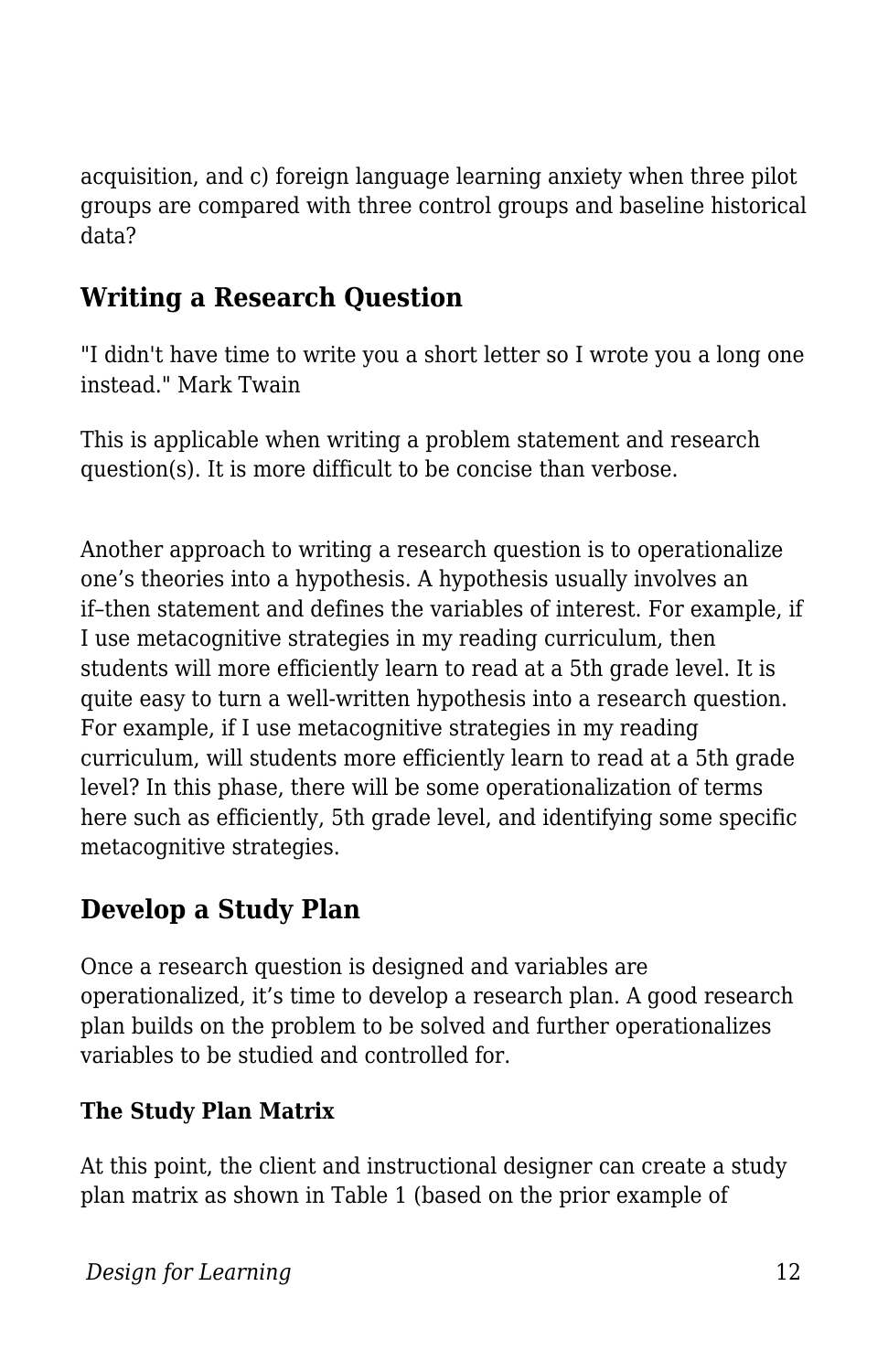#### language acquisition):

#### Table 1

#### Sample Spreadsheet

| <b>Research</b><br><b>Question(s):</b><br><b>Does</b><br>separating<br>instruction<br>of teaching<br>skill training<br>from<br>language<br>acquisition<br>training<br>affect<br>learners' | Method or<br><b>Instrument</b>                                                                               | When will data be collected and<br>by whom?                                                                                                                                                                                                                                                                                                                                                                             | <b>Analysis</b>                                                                                                                                                                                                                                                                                                                                                                                           |
|-------------------------------------------------------------------------------------------------------------------------------------------------------------------------------------------|--------------------------------------------------------------------------------------------------------------|-------------------------------------------------------------------------------------------------------------------------------------------------------------------------------------------------------------------------------------------------------------------------------------------------------------------------------------------------------------------------------------------------------------------------|-----------------------------------------------------------------------------------------------------------------------------------------------------------------------------------------------------------------------------------------------------------------------------------------------------------------------------------------------------------------------------------------------------------|
| $$ teaching<br>skills?                                                                                                                                                                    | Teaching<br>assessment<br>(existing)<br>internal<br>instrument)                                              | Teaching assessment administered<br>at 6 practice teaching sessions, one<br>per week, filled out by a trained<br>rater receiving the teaching.                                                                                                                                                                                                                                                                          | Independent samples t-<br>test or Chi-Square to<br>compare pilot and control<br>groups.                                                                                                                                                                                                                                                                                                                   |
|                                                                                                                                                                                           |                                                                                                              |                                                                                                                                                                                                                                                                                                                                                                                                                         | One sample <i>t</i> -test to<br>compare pilot with<br>baseline data.                                                                                                                                                                                                                                                                                                                                      |
| language<br>acquisition?                                                                                                                                                                  | Opic<br>(existing<br>instrument)                                                                             | Opic language assessment<br>administered during the last week<br>of the program by trained test<br>proctors. ACTFL categories<br>reported by testing company.                                                                                                                                                                                                                                                           | ANCOVA to control for<br>Self-efficacy score.                                                                                                                                                                                                                                                                                                                                                             |
|                                                                                                                                                                                           |                                                                                                              |                                                                                                                                                                                                                                                                                                                                                                                                                         | Interviewer will undergo<br>reflective journaling to<br>identify bias prior to                                                                                                                                                                                                                                                                                                                            |
| language<br>learning<br>anxiety?                                                                                                                                                          | Foreign<br>Language<br>(FLAS) with<br>Self-Efficacy<br>Scale, prior<br>language<br>self-report<br>items, and | Pilot & Control-FLAS Survey<br>Monday of week 2. FLAS Survey<br>Anxiety Scale Wednesday of week 3. Two 60-<br>minute focus groups for pilot<br>only-1) end of English instruction,<br>2) last week of language instruction<br>(focus group will have the top 50%)<br>of language scores in one focus<br>group, bottom 50% in another).<br>focus groups. Incoming and exit survey<br>questions-existing internal survey. | interviews. Interviews.<br>observation notes, and<br>focus group data will be<br>transcribed and analyzed<br>via MAXODA to identify<br>main ideas and themes.<br>Coded comments will be<br>rated by two raters and<br>inter-rater reliability<br>statistics reported.<br>Participants will check<br>focus group findings.<br>Cronbach's alpha on each<br>scale will be reported for<br>internal validity. |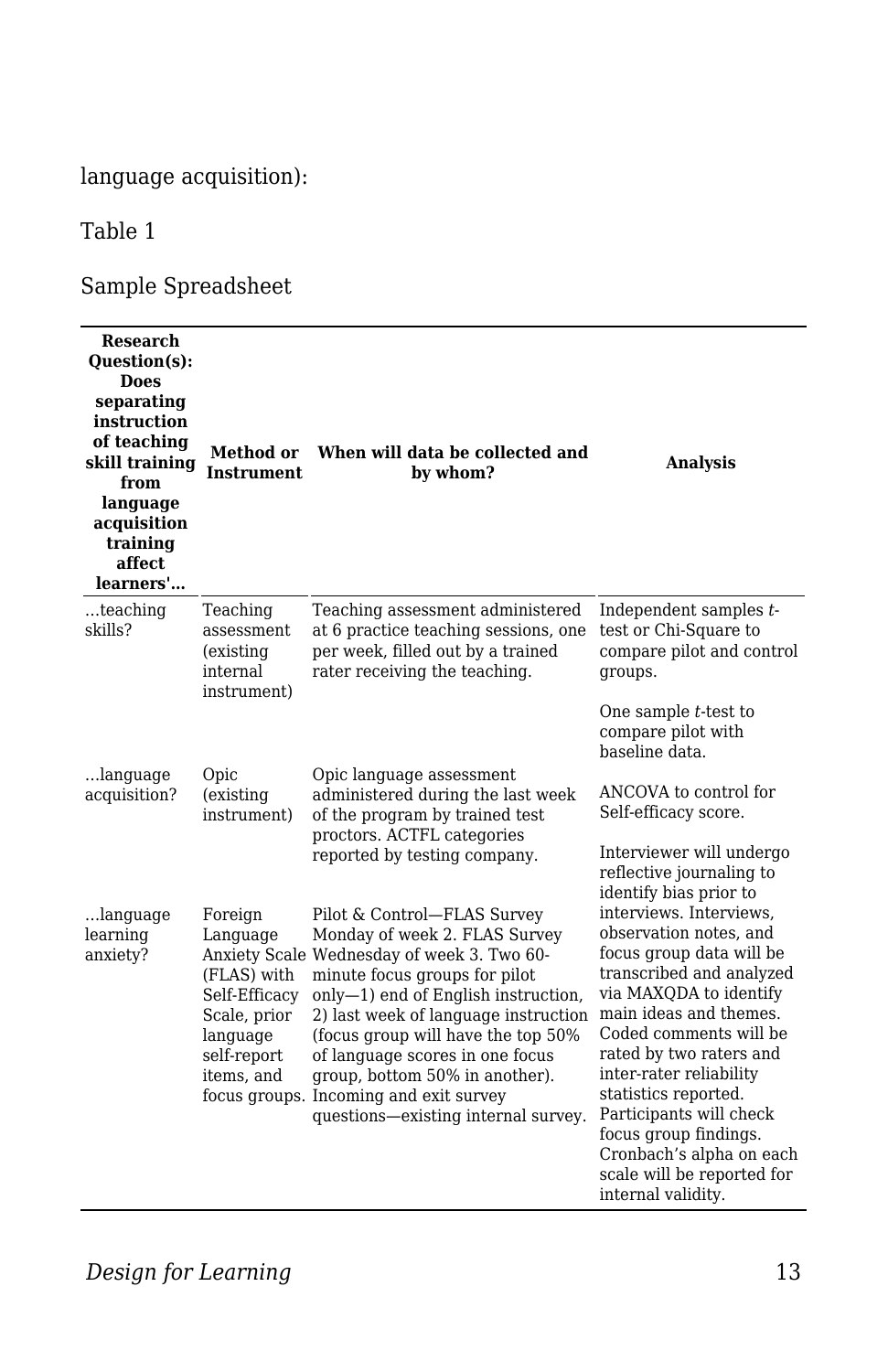The study plan matrix operationalizes the study in a clear way. Instruments from the literature review are specifically identified. Analysis methods are clearly spelled out. In addition, the study plan will involve agreed-upon methods to control for extraneous variables and employ accepted reliability and validity measures to control for threats to validity. A good study plan can also control for scopecreep—when a research project is either ill-defined or a client attempts to pork barrel the project so as to make it much larger than it should be or was originally agreed upon. The study plan can be the basis for a business requirement document—a document that spells out timelines, cost, and deliverables for a client.

### **Data Collection**

#### **Sampling**

Sampling is how one determines the selection of participants in a research study. Sampling methods result in a selection of a subset of a population. Random sampling methods (everyone in a population has an equal chance of being selected) aid in the ability to generalize one's sample to be representative of an entire population. For example, all fourth graders in the district are put into a random sample generator and 400 of them are randomly selected to be representative of all 4th graders in the district. Non-random sampling is when decisions such as researcher judgment or convenience determine one's sample. For example, selecting all fourth graders at the particular school at which one works. Differing methods have benefits and drawbacks but the ultimate goal in all sampling methods is to seek a representative sample of a population. For a simple explanation of types of sampling and their advantages and disadvantages see: [https://edtechbooks.org/-hcm](https://limbd.org/sampling-design-types-of-sampling-design-advantages-of-probability-sampling-disadvantages-of-probability-sampling/).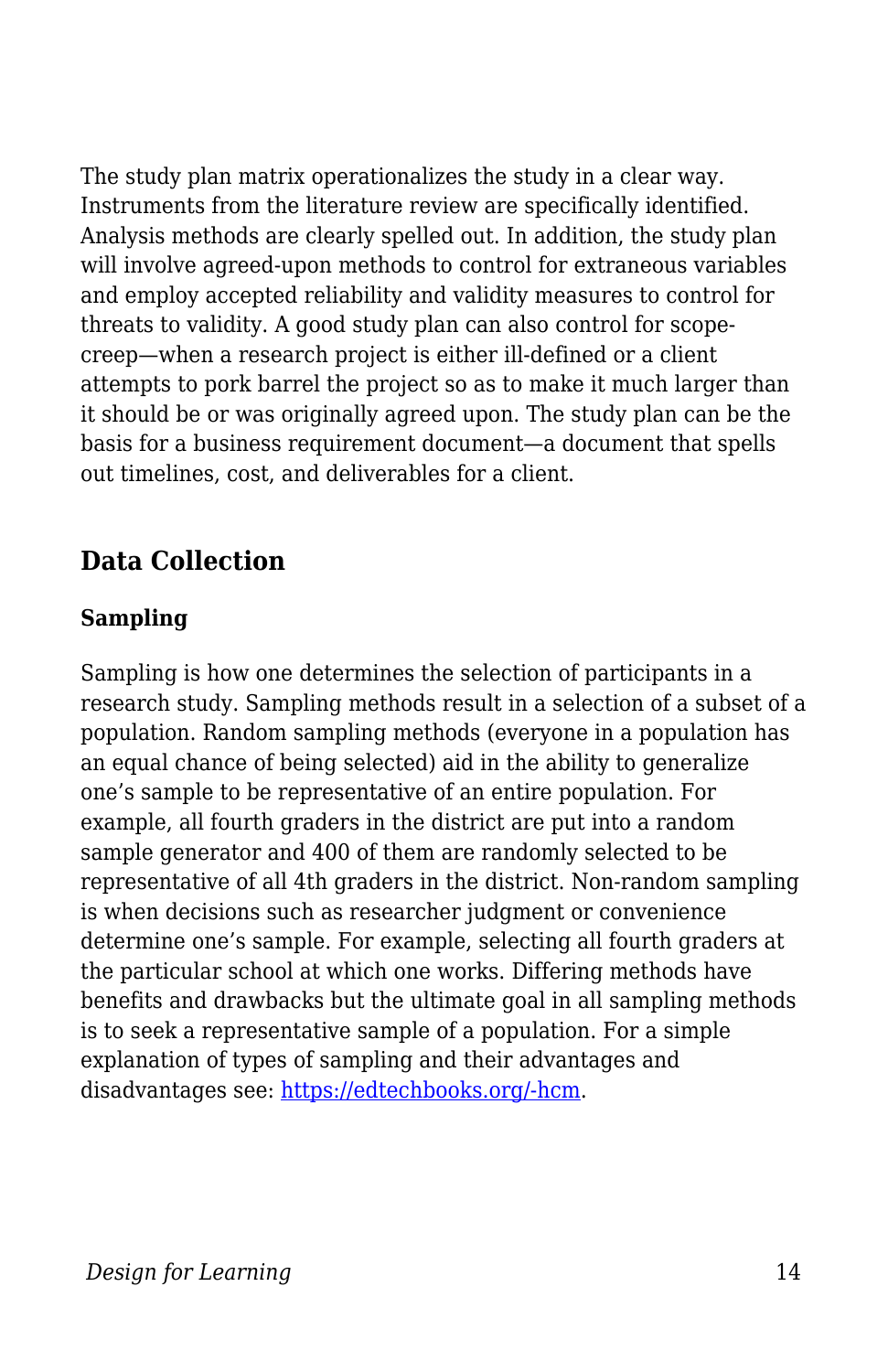#### **Experimental Research**

The simplest type of experimental research is a single treatment and a single observation. Various designs seek to control for threats to validity (to learn more about how each design controls for threats to validity see [https://edtechbooks.org/-Woh](https://bookdown.org/ripberjt/qrmbook/research-design.html)). The following chart shows various types of experimental designs.

#### Table 2

Experimental Designs  $(R = random selection, X = experimental)$ treatment,  $O =$  observation)

| 1. One-shot case study                        | 5. Posttest only, control<br>group design |  |
|-----------------------------------------------|-------------------------------------------|--|
| X <sub>O</sub>                                | R X O                                     |  |
| 2. One-group, pretest-posttest design         | R O                                       |  |
| O X O                                         |                                           |  |
| 3. Time-series design                         | 6. Solomon four-group<br>design           |  |
| $0000000000$                                  | R O X O                                   |  |
| 4. Pretest-posttest, control-group design ROO |                                           |  |
| R O X O                                       | R X O                                     |  |
| R () ()                                       | R O                                       |  |

#### **Survey Research**

Surveys are a very common method of data collection and a great tool to use when the question you are seeking to answer can be easily responded to in categorical selections or written comments. For example, asking about the frequency of a known behavior, how well students like a method of instruction, how well they agree or disagree with statements about an instructional treatment, or conscious perceptions potential learners have about their learning environment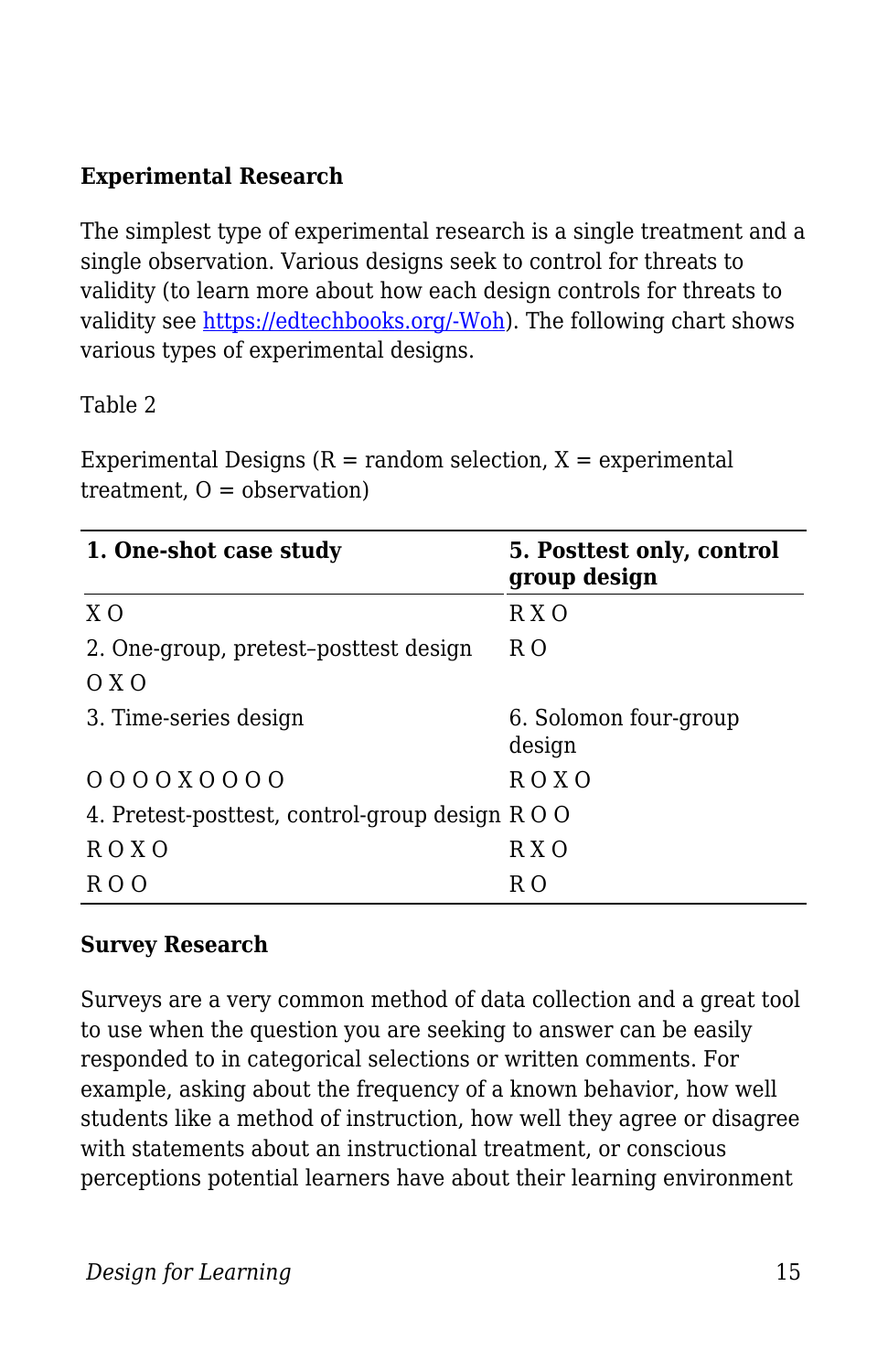or teacher. Essentially, questions about what or how much of something are great candidates for survey research. For example, how much do you agree or disagree with the following statement(s) about your instruction, or, how often did your teacher follow up on your homework? An open-ended item might be as simple as: "Explain your rating." Because surveys are so common, I will offer greater depth on this method of data collection.

#### **General Survey Writing Tips**

The following tips will help you design a better survey:

Pilot test. Test your survey out with 5-10 typical responders. Use a think-aloud protocol, where you ask people to say out loud what they are thinking when completing the survey. Conducting a pilot test will identify a majority of any usability or misinterpretation issues you will need to fix with your survey. In addition, asking 30 respondents to reply before sending it to all 1000 can give you a good idea of how your categories are performing. You may find a ceiling or floor effect for several items (all participants are selecting the highest or lowest category). This may be grounds for removing an item or revising it to be more discriminatory. However, it may also serve as a confirmatory item.

Review sample survey output files. If you respond to a few surveys and then review the output file, it can save you hours in data clean up later because you see how you can most effectively change the format for later analysis. For example, perhaps the output file has data from the same respondent on different rows. Or perhaps you notice where survey logic accidently skipped over a section that was not intended to be missed. Sometimes embedded data is not being properly gathered. Categorical responses could be in text format rather than numeric. In addition, you can test the import of your selected output file into your statistical software of choice. Part of that import may help to determine if the data is appropriate for your study plan. For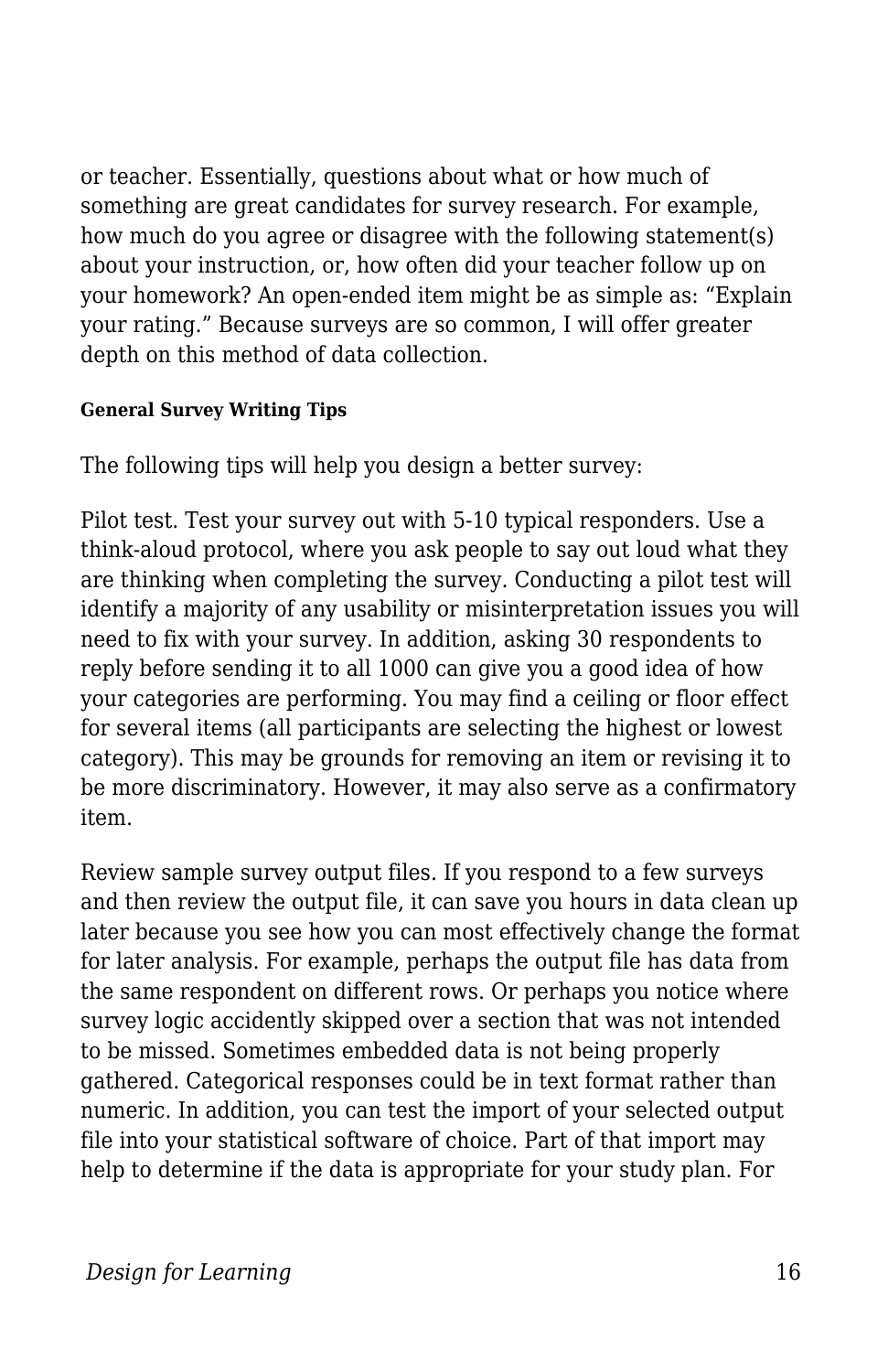example, linear regression may not be appropriate for nominal data. Nominal logistic regression may be a more appropriate analysis method (for a further discussion of regression, see: [https://edtechbooks.org/-nWXt](https://statisticsbyjim.com/regression/choosing-regression-analysis/)). Sometimes seeing the data can help inform whether your method of analysis is appropriate.

Do not gather what you do not need. Do not waste valuable survey response time in gathering already existing information. For example, many organizations, conferences, or workshops have participant information already gathered. If the organization has the appropriate data-sharing agreements in place, you can embed prior gathered demographic information and only verify its accuracy.

There are various types of items. Most survey software will offer multiple choice (a, b, c, d), Likert scales (1, 2, 3, 4, 5), semantic differential items (agree–disagree), ranking and ordering (place the highest on top), dichotomous (true–false), and open-ended items. For a discussion of when to use these differing items see [https://edtechbooks.org/-yUXF.](https://citl.illinois.edu/citl-101/measurement-evaluation/exam-scoring/improving-your-test-questions) For an item writing workshop or lecture from the author, see: [https://edtechbooks.org/-vgvS.](https://slideplayer.com/slide/4837234/)

Establish criteria to measure and align your items to each criteria. For example, if you are using a survey for an implementation study, establish what teachers and students must do for a successful implementation. Then write items for each criteria identified. I use a spreadsheet for this. Here's a simple sample of criteria and items in an implementation survey design.

Table 3

Sample Survey Criteria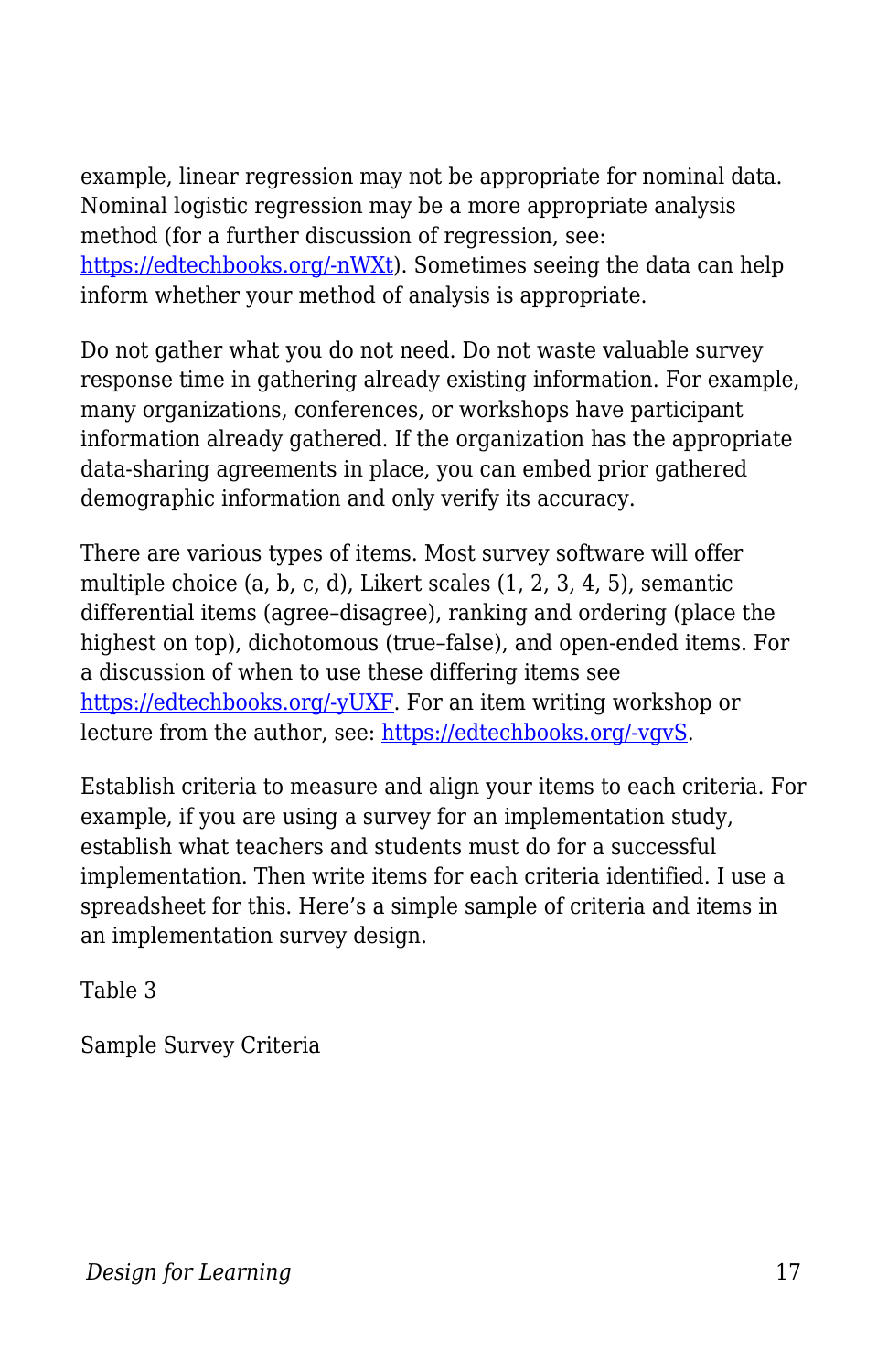| <b>Definition of Effective</b><br><b>Implementation of Canvas</b>                                                                                                                  | <b>Survey</b><br>Ouesti<br>on<br><b>Type</b> | <b>Question Stem</b>                                                                                                                                                         |
|------------------------------------------------------------------------------------------------------------------------------------------------------------------------------------|----------------------------------------------|------------------------------------------------------------------------------------------------------------------------------------------------------------------------------|
| Teachers ensure students have<br>technical abilities to use Canvas.                                                                                                                | e                                            | Agree- 1. I was adequately<br>disagre trained on how I<br>should use Canvas.                                                                                                 |
| Teachers introduce the course<br>resources and refer students to them<br>throughout the unit. Teachers are not<br>having to provide direction for locating<br>assigned activities. | $\mathbf{e}$                                 | Agree- 2. After initial<br>disagre training, there was no<br>need to ask a teacher<br>for directions on how<br>to use Canvas.                                                |
| Students know and feel Canvas will<br>help answer their questions.                                                                                                                 | e                                            | Agree- 3-5. I knew I could go<br>disagre to Canvas to find<br>answers to my<br>questions about:<br>3. class scheduling<br>4. class preparation<br>5. assignment due<br>dates |

Avoid leading items. For example, "How easy was it to use the app?" is a leading item because this assumes it was easy to use. A better way to word the item would be, "Rate your experience with the app" (then use categories like  $1 = e$ asy to use,  $5 =$  difficult to use, etc.).

Avoid double-barreled items. Double barreled items ask about multiple elements. For example: Rate your experience regarding class preparation and knowledge of due dates. It is better to separate these into two distinct items.

Use a common stem to avoid repetition. When several items or options begin with the same words, use a single stem and put the items or options beneath it or in a survey matrix. Here's an example of a stem with a multiple choice item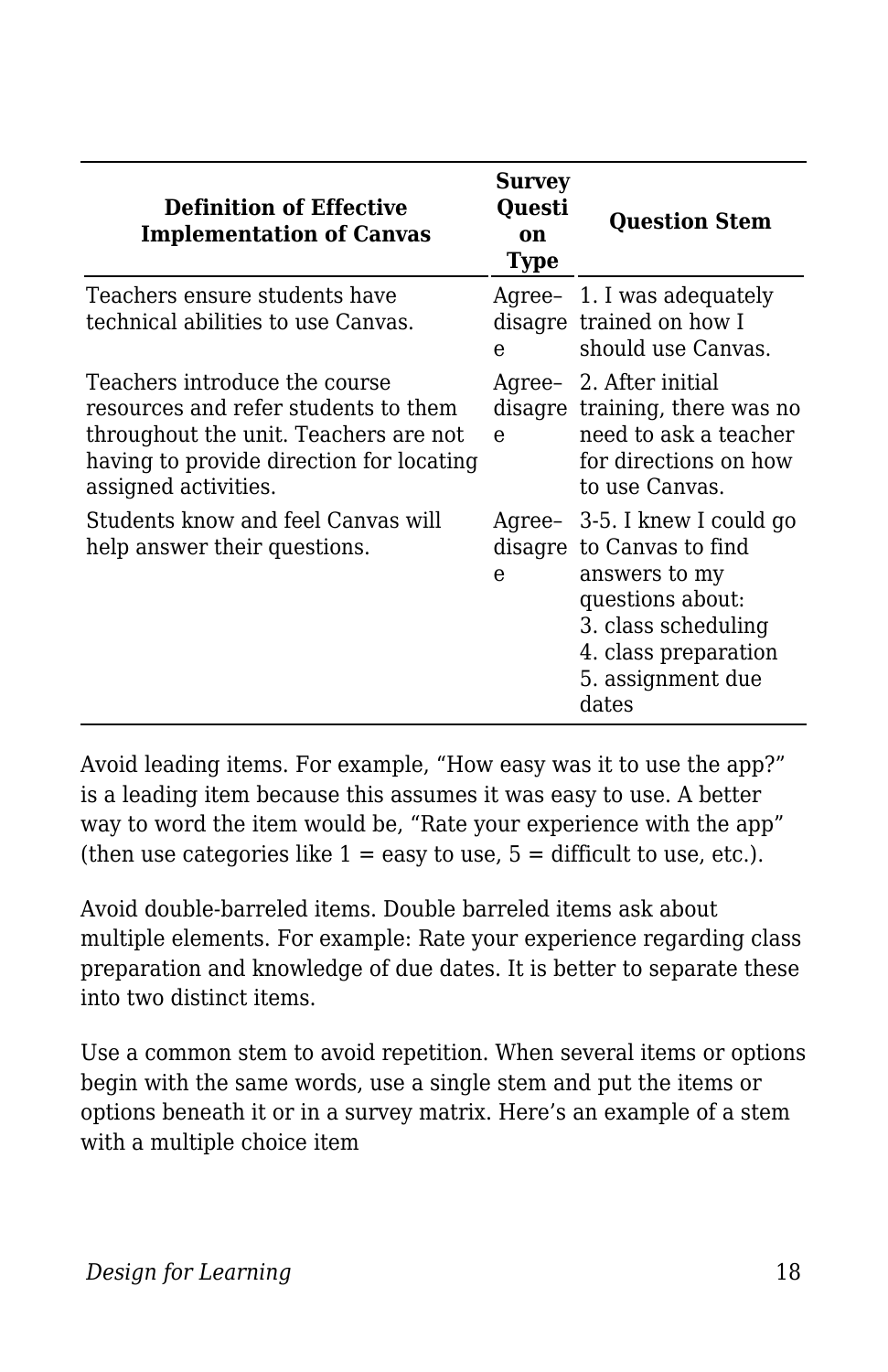What determines a person's eye color? Their parent's genetic…

#### a. centrioles

#### b. chromosomes

#### c. organelles

Use the right categories. There is a tendency to default to the categories your software provides, but the software may not always give you the right options. For example, the default may be a 1-5 scale but a 1-10 scale may be more appropriate based on participant responses. Or the software may give a numerical scale or a preset categorical scale, but a unique categorical scale should be developed for the audience or topic. For example, in one survey I created for teenagers, I took several days interviewing teens and testing categories to get the right "teen-speak" categories that they could effectively use to differentiate their level of belief in certain topics.

Timing. For volunteers, survey gathering should only be a few minutes. For employees that are required or strongly encouraged to take the survey, you can create a survey somewhat longer (7-10 minutes), while still respecting people's time. Test the time it takes to respond to your survey as part of your pilot. In addition, consider the time your survey will launch. When persons are busy and overloaded, they will not respond as well. For example, if you launch a survey at the same time HR requires a 60-minute online module, fewer people will respond.

The survey invitation. The survey invitation is just as important as the survey itself. Often, people will receive survey invitations in an email. Your email should include a brief description of the survey, the time it will take to respond, a deadline, who is asking for the information, how the information will be used, as well as any guarantees of confidentiality or anonymity. If there are any rewards for survey completion, how to collect the reward should be specified. The most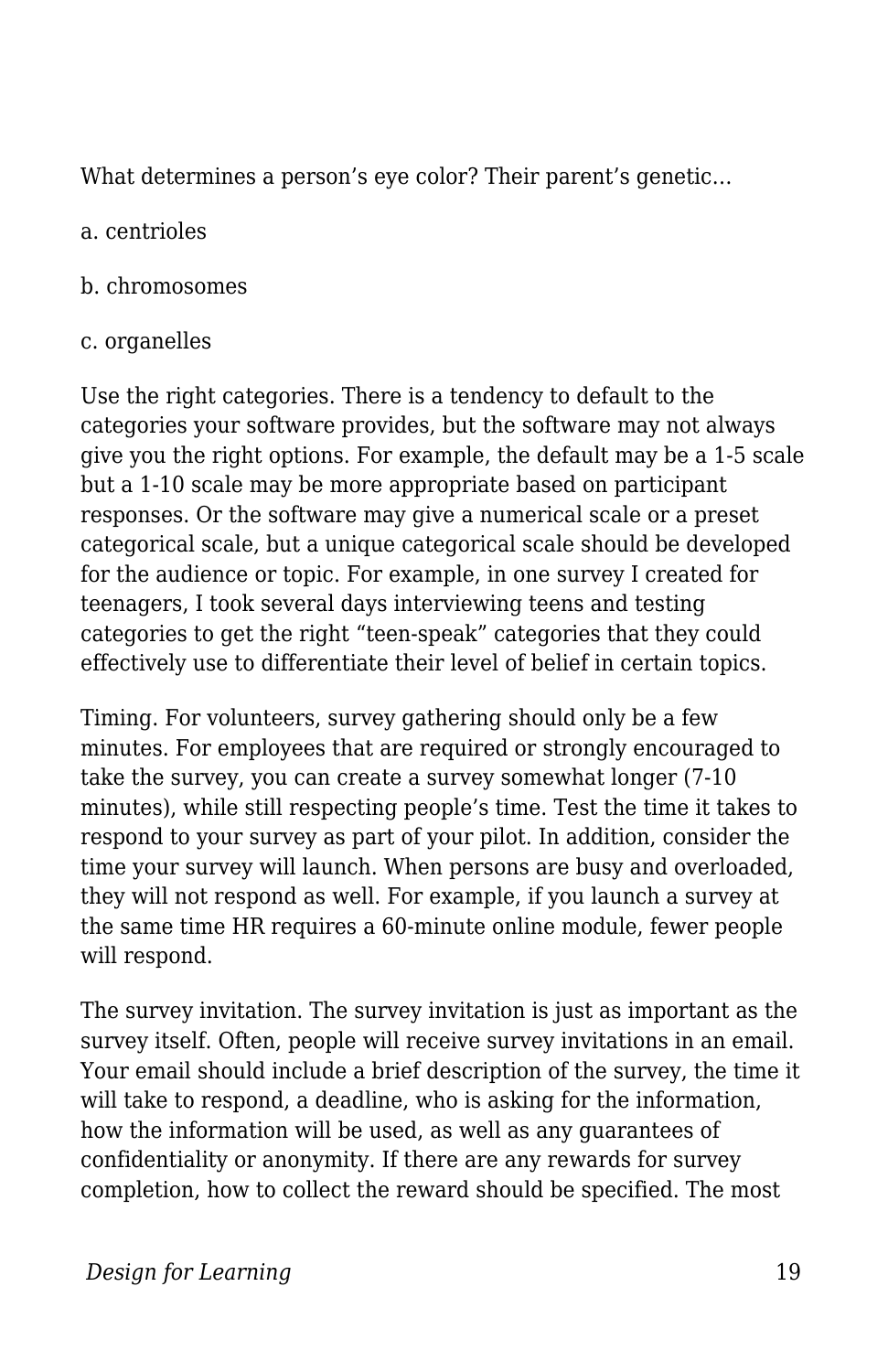obvious thing the invite should include is a working survey link with an option to cut and paste the link. During the data collection period, several follow-up invitations should be sent. Depending on the nature of the data collected and decisions to be made, it may be worth the effort to seek out non-responders via phone interviews, additional invites, or paper surveys to compare their responses with prior responders. Generally, your first responders are more positive than non-responders.

Sampling. Sampling methods should be employed to avoid oversampling or survey burnout. For example, if your population is 10,000 ready respondents, consider a random sample of 300-400 persons, especially if you are conducting several surveys throughout the year for this population. Survey sampling websites can help you determine the appropriate sample size. If a ready sample is not available, a researcher can pay persons to take the survey or use social media or snowball sampling methods to find their target audience (see prior section on sampling).

As efficient as surveys are, they are not the best method for questions that require complex explanations or for studying multiple overlapping concepts in developing fields. For example, a researcher may be seeking to design a user interface for an app or may be forming a theory where grounded theory methods would be more appropriate.

## **Statistical Analysis**

There are four main types of quantitative analysis: descriptive, causal, experimental, and correlational (predictive). Descriptive analysis describes your data in a summary form. The mean score, a histogram, a standard deviation, frequencies, and skew are all examples of descriptive statistical data. Most often, descriptive data is used to determine the appropriate type of further analysis. For example, if your data is highly skewed, you would use a different correlation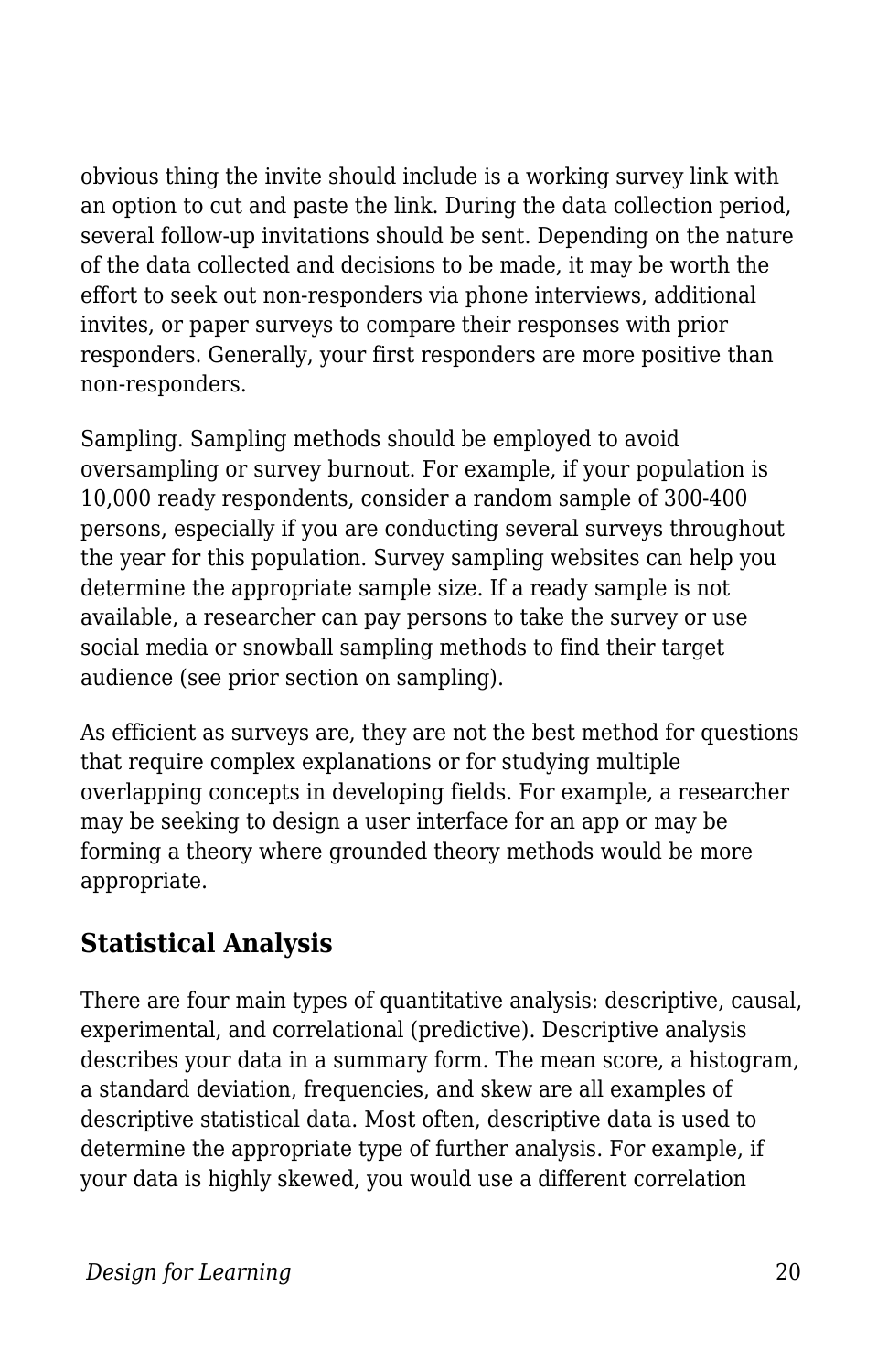technique than simple correlation (*r*). This introduces the concept of a statistical decision tree. A statistical decision tree helps a researcher make the right decisions about using the appropriate methods for analysis. Click [here](https://upload.wikimedia.org/wikipedia/commons/7/74/InferentialStatisticalDecisionMakingTrees.pdf) to see an image of a statistical decision tree or [here](https://www.microsiris.com/Statistical%20Decision%20Tree/how_many_variables.htm) for a computerized model.

#### **Analyzing Group Differences (Causality and Experimental Analysis)**

*T*-tests are used to compare differences in two groups, most often the mean (average) difference of two groups. Essentially, all statistical tests are measuring whether differences are due to more than chance alone. The assumption behind comparing two differing tests are that some experimental treatment caused the differences; in instructional design, usually the designed curriculum or tool is assumed to be causal.

The most common *[t-](https://www.youtube.com/watch?v=QZ7kgmhdIwA)*[test](https://www.youtube.com/watch?v=QZ7kgmhdIwA) analysis is an [independent samples](https://www.youtube.com/watch?v=jyoO4i8yUag) *[t](https://www.youtube.com/watch?v=jyoO4i8yUag)*[-test.](https://www.youtube.com/watch?v=jyoO4i8yUag) This type of test compares two different samples on a common measure. For example, online and live student's final test scores in a course are compared. A paired samples *t*-test analysis is used when you have two measurements on the same person (or thing). For example, a pre- or posttest where student one's pretest score is compared with student one's posttest score. A third type of *t*-test is a one-sample *t*-test. This compares the mean of a single group with a known group. For example, comparing a current cohort's attitudes towards learning math with baseline historical data from prior years.

But how do you analyze differences in samples when there are three or more groups? You could perform several different *t*-tests, but this can become very complicated when there are several groups. [Analysis](https://www.youtube.com/watch?v=oOuu8IBd-yo) [of Variance](https://www.youtube.com/watch?v=oOuu8IBd-yo) (ANOVA) analyzes mean differences among several samples and yields similar statistics to *t*-tests to show differences are more than due to chance alone.

[Analysis of Covariance](https://www.youtube.com/watch?v=QdmG6uUtB4o) is similar to ANOVA but seeks to remove the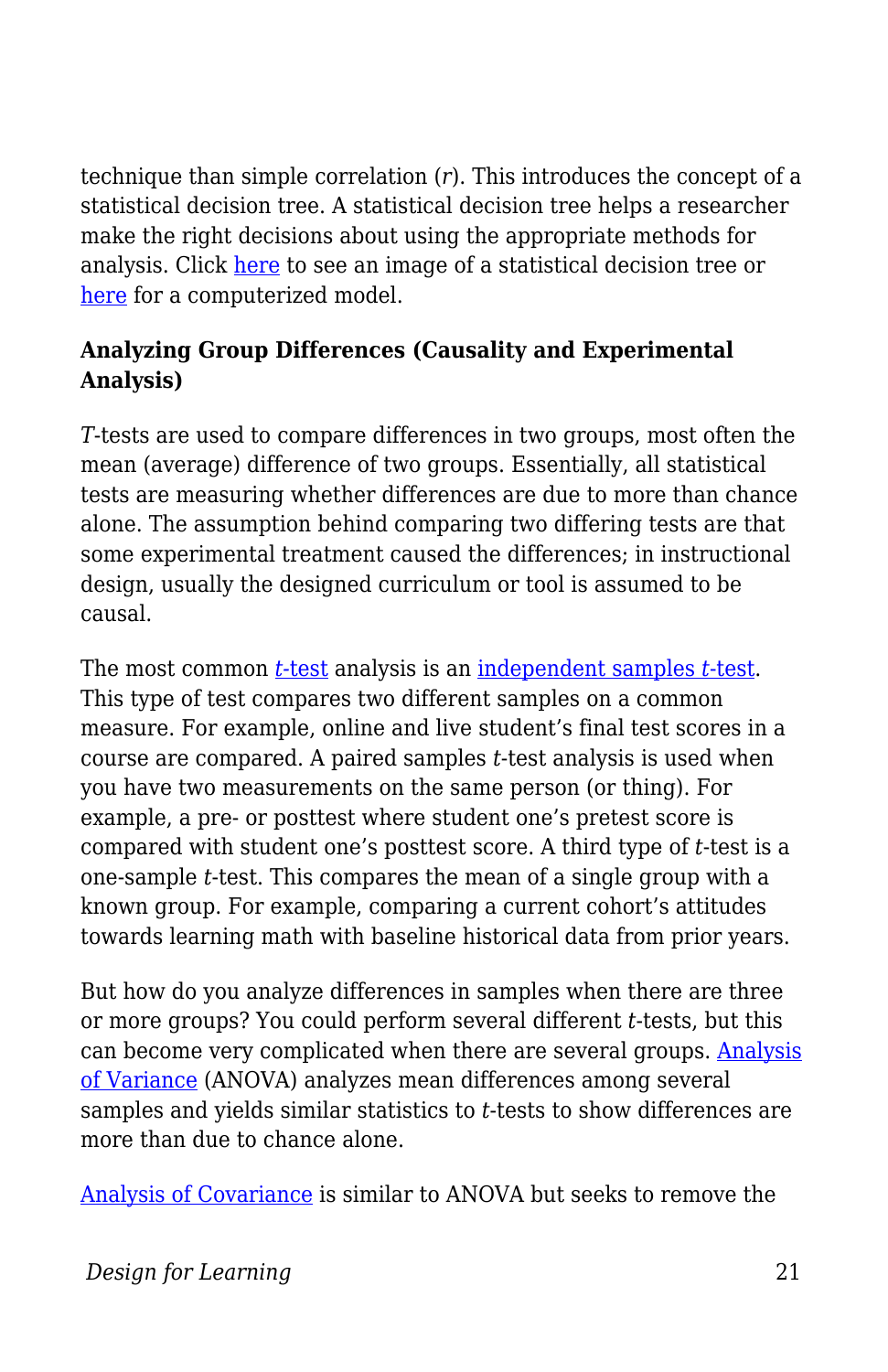effects of known variables. ANCOVA can also be used when simultaneously analyzing categorical variables and continuous variables and how they affect a third variable. For example, suppose you are testing three different curricula, but you cannot assign students at random. To control for this lack of random sampling, you administer a pretest score. The pretest score is a very strong predictor of your posttest score. With ANCOVA, if the relationship between a pretest and posttest score can be statistically quantified, the effects of the pretest level can be controlled to examine the overall effect of the three curricula (essentially seeking to remove the impact of pre-existing knowledge).

#### **Analyzing Relationships (Predictive Analysis)**

[Correlational research](https://www.youtube.com/watch?v=GtV-VYdNt_g&list=RDCMUCX6b17PVsYBQ0ip5gyeme-Q&start_radio=1&t=192) seeks to examine relationships between two variables, such as the relationship between the amount of books read and five paragraph essay scores. Often, the goal is to find predictive relationships (e.g. those who read 5 books a month are likely to have 3 times higher scores on 5 paragraph essay scores than those who read 1 book a month).

The simplest of relationships is a linear relationship, or a line. As one variable changes (increases or decreases) another variable changes in a consistent manner (increases or decreases). Pearson's *r* is used with simple continuous data (foreign language anxiety scores relationship with language acquisition scores). Spearman's rho is used with rank order data (rank in graduating class relationship with rank on the SAT). Phi coefficient is used with dichotomous categorical variables (Instagram account or not and retired or not).

[Regression statistics](https://www.youtube.com/watch?list=PLQY24HnNvqgvgpr6HH7_ZDj2j9hbGp9uE&v=WWqE7YHR4Jc) measure the relationships between many variables. Linear, or simple regression produces a best fit line for prediction between two variables (e.g. score on one test and score on a second test). Multiple regression is when a dependent variable is predicted by many or multiple variables (amount of time studying,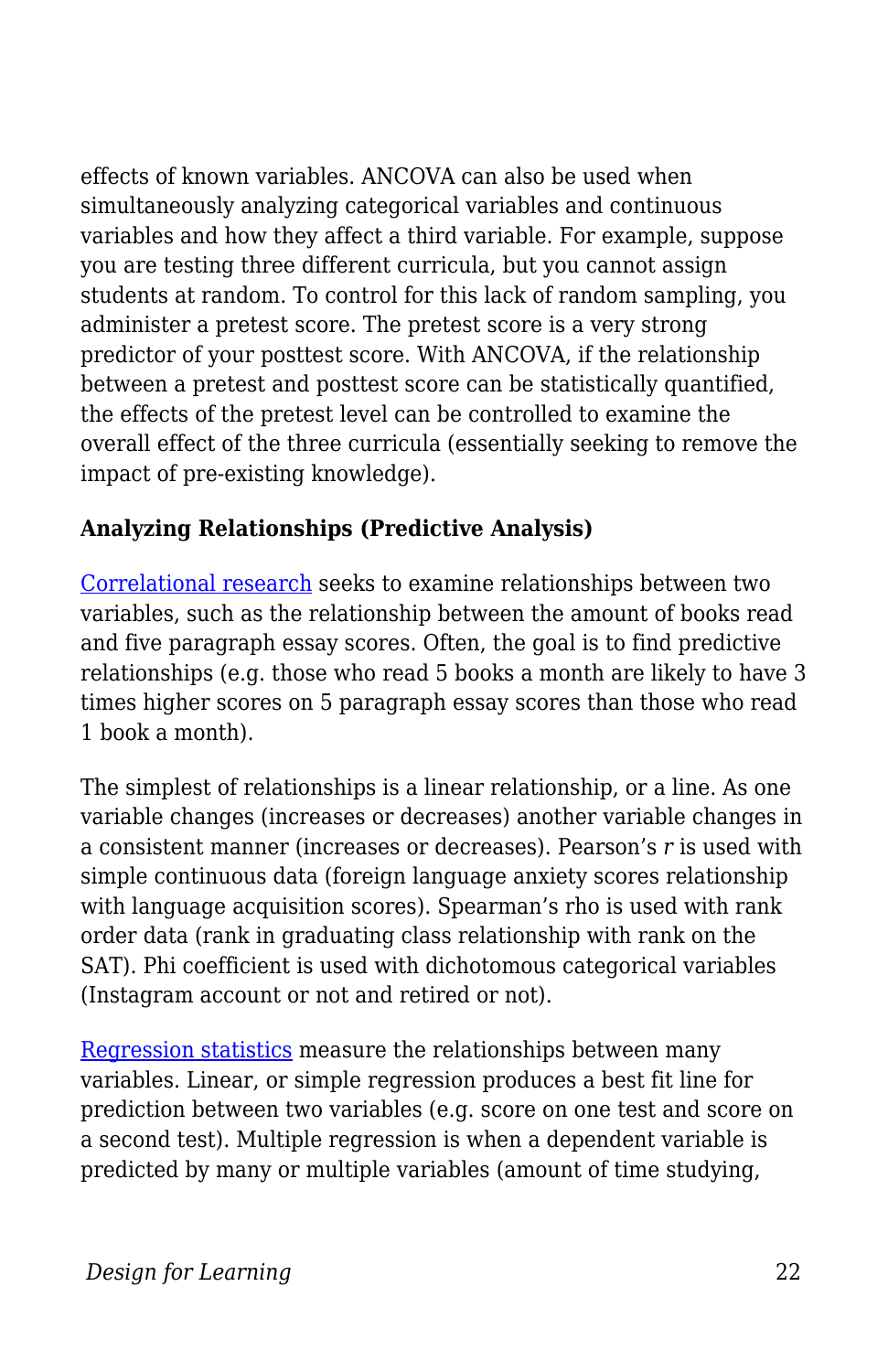days in class, and pretest scores all predict final exam score). There are many specialized types of regression models used in predictive modeling and to exhaust them all would be a much larger paper, but linear and multiple regression are the most common types of regression models used in instructional design research. To learn more about correlational, predictive, descriptive, and experimental research analysis, enroll in a quantitative research methods course.

#### **Common Mistakes in Quantitative Data Analysis**

Following are the most common mistake in quantitative data analysis:

- 1. Inappropriate sampling. For example, too small of a sample, not using a random sample when the analysis method requires it, and over generalizing about all persons in a group when only a sub-population of the group was sampled (a.k.a. extrapolation error).
- 2. Inappropriate methods. For example, using Pearson's *r* for correlation with rank order data. Or, using a simple *t*-test when the data is highly skewed and a Wilcoxon method is more appropriate. A statistical decision tree can help you avoid this mistake.
- 3. Failure to report descriptive statistics. Novice researchers may jump right into their analysis or report of their findings without explaining why a method was chosen or not chosen. A simple qualifier in your analysis such as, "A histogram showed the data was not normal. Therefore assumptions of normality were not met and XYZ method was chosen for analysis," would suffice.
- 4. Failure to review and clean data. Your data must be in the right format for the statistical package you choose to use. Therefore, reviewing data, often in spreadsheet form, or reviewing the first few lines in your statistical package can help you see if the variables are all aligned with the data, if they are consistently coded, and if you are analyzing all or just some of your data.
- 5. Miscoding variables. Most statistical packages allow for some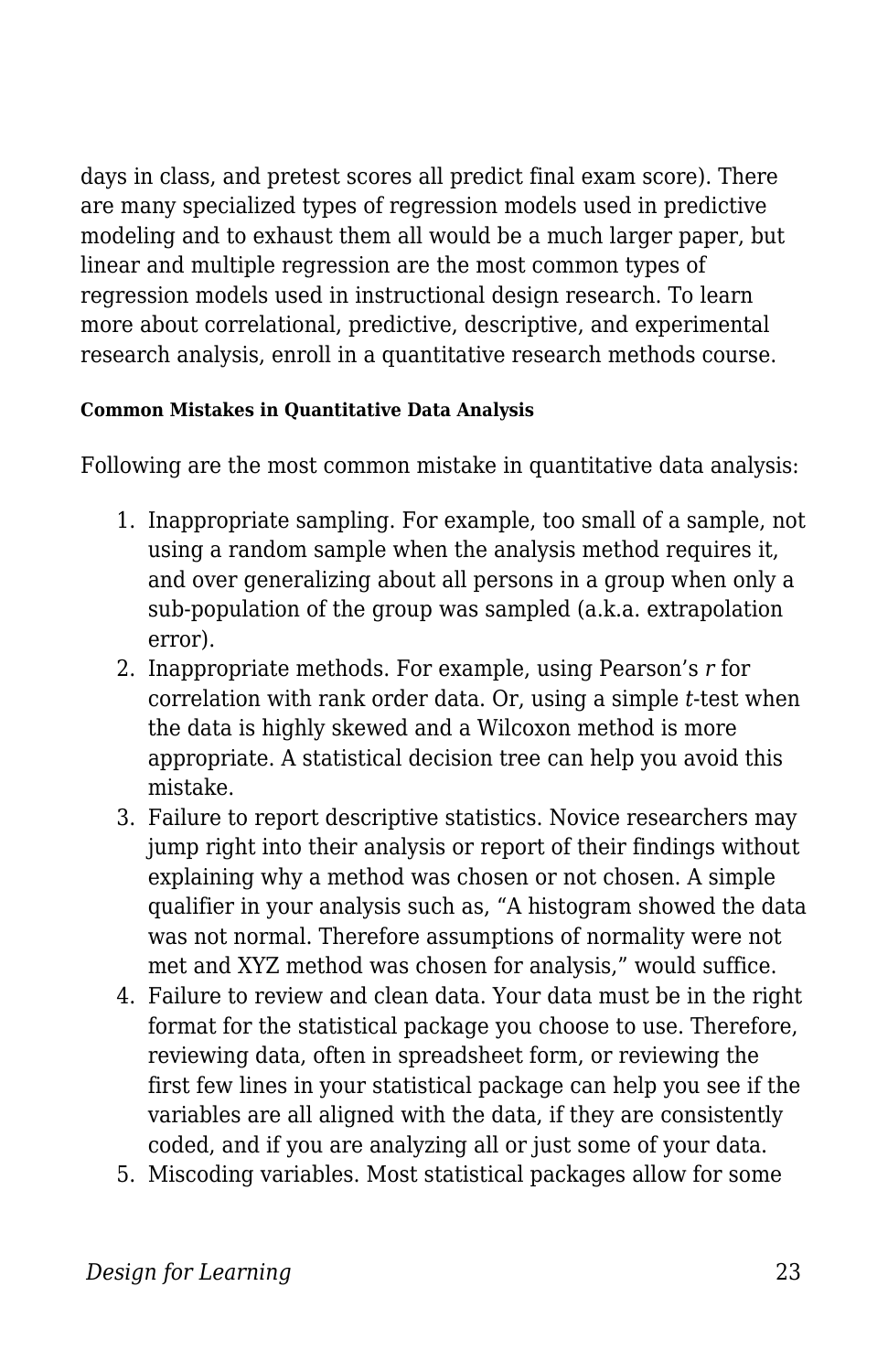transformations or computing of variables. For example, strongly agree to strongly disagree could be recoded as 1 through 5. Or a total score can be computed with several or all of the variables. When recoding, be consistent. If  $1 =$  strongly disagree on one variable, it should be consistent throughout the dataset. It's always good to double check when transforming data or recoding data.

6. Failure to account for missing data. Novice researchers often forget to decide how to account or code missing data. Others mistakenly treat missing data as a 0, and the results can be inaccurate.

### **Reporting Research to Stakeholders**

In academic research, you report to a committee, usually with differing opinions, preferences, and specialties. In business, industry, and government, reporting is not very different. Learning what your stakeholders are interested in and how they prefer reports is important. For example, if they prefer visuals in the forms of graphs, charts, and process flowcharts, create those. If they prefer quantitative data (such as means, standard deviations, correlations, regression lines) over qualitative data (stories, experiences, and personas), then it may be worth reporting such data. However, most stakeholder groups are diverse enough it is often best to include several differing types of reporting, visuals, tables, flowcharts, diagrams, and rich experiences and stories.

Often, a persona of a typical person in a group or subgroup illustrates poignant areas of findings. For example, one client wanted research to identify who applies to teach for them. After analyzing data from 1500 applications, we created the following persona:

This is Sophia. Sophia is a Latin American Studies Major, with a Spanish Minor. She currently does not have a job but is looking. One of her friends suggested a job at [your organization]. She is bilingual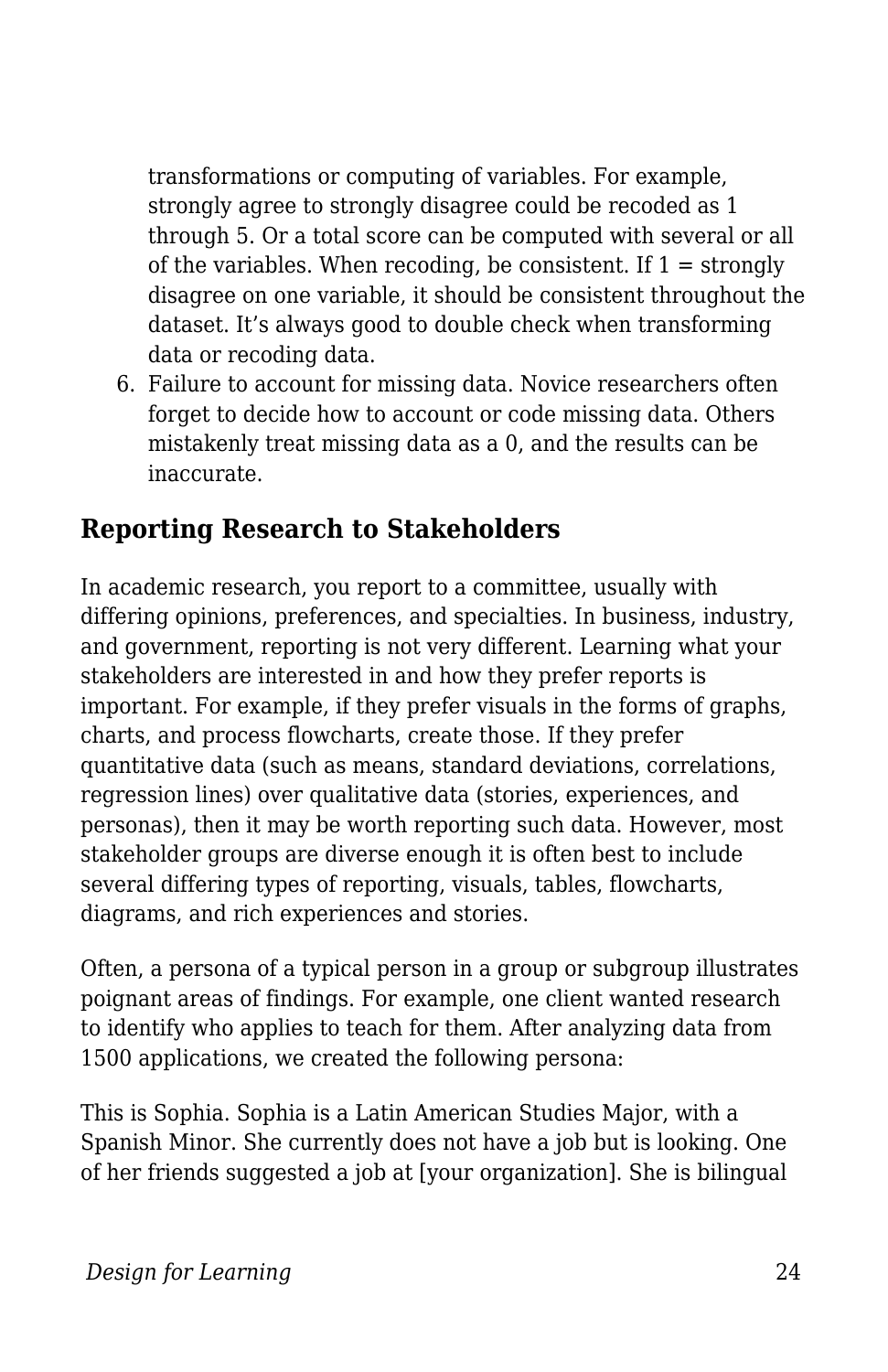and has just returned home from abroad in a Latin American country. She loves [the organization's] environment and mission and is always looking for opportunities to share what she has learned, especially with new language learners. Statistically, Sophia's persona is the most likely to apply to [your organization].

After the reports are presented and, data is shared and reminded, do not take it personally if the findings are not immediately acted upon or if every recommendation from the committee or research team is regarded. It often takes time for organizations to act upon new findings, and organizations are often juggling many initiatives. Often, researchers are not involved in strategic planning, so if your research findings are not immediately acted upon, there may be a strategic plan for acting on them at a later date or there may be other more pressing needs to address for the organization.

In one office I worked for, we had a phrase we used to describe a concept of waiting to share findings: "Don't share the wine, before the time." A common mistake of researchers is to share their findings before they have been fully gathered or analyzed. For example, the first 100 of 300 replies are analyzed and the most common finding is that students are enjoying the new LMS. However, there are still 200 responses left to code and analyze. Suppose the other findings differ but the findings have already been shared or reported as positive. And no matter how many times you say "this is preliminary data," all a stakeholder hears is a fact.

## **Conclusion**

This chapter is an introduction to research that can be useful to inform design decisions. The tools of research in instructional design are similar as the tools of research in most other disciplines. Once the basic principles of research are mastered in one setting, it is easier to begin using them in others.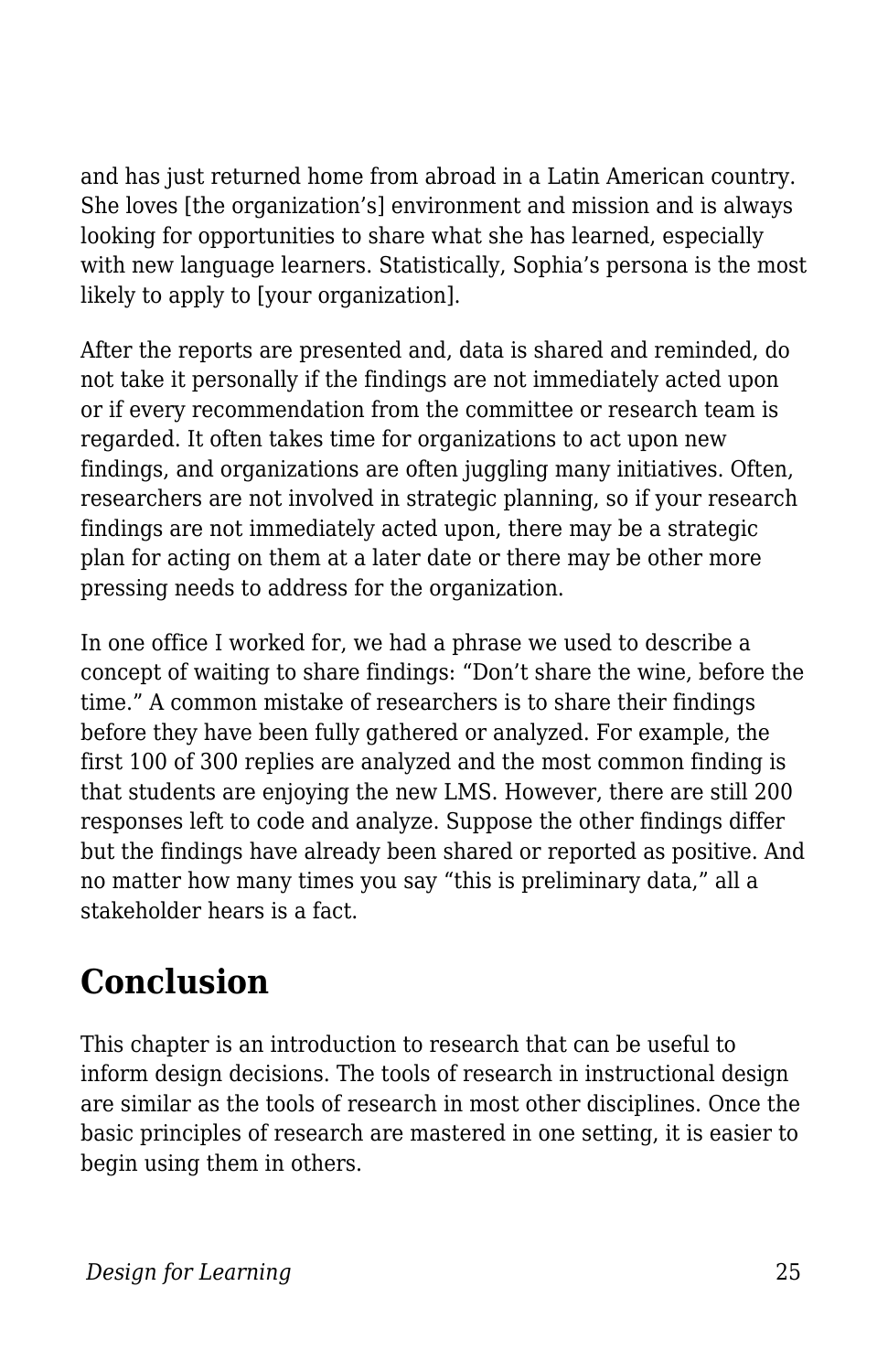Even though there is a science filled with appropriate and inappropriate research decisions, there is also an art to research. With experience, a researcher sharpens their research skills and knowledge of when to use which method to a point where they see the art in the science, and the science in the art. As a researcher, I enjoy this process of aiding an organization or client in the art of discovery. Among my colleagues, I often joke about researchers being a special type of breed. We are curious by nature, so curious, that it leads us to almost crave discovery. And, in my opinion, that is why you will find the most curious minds are always engaged in research.